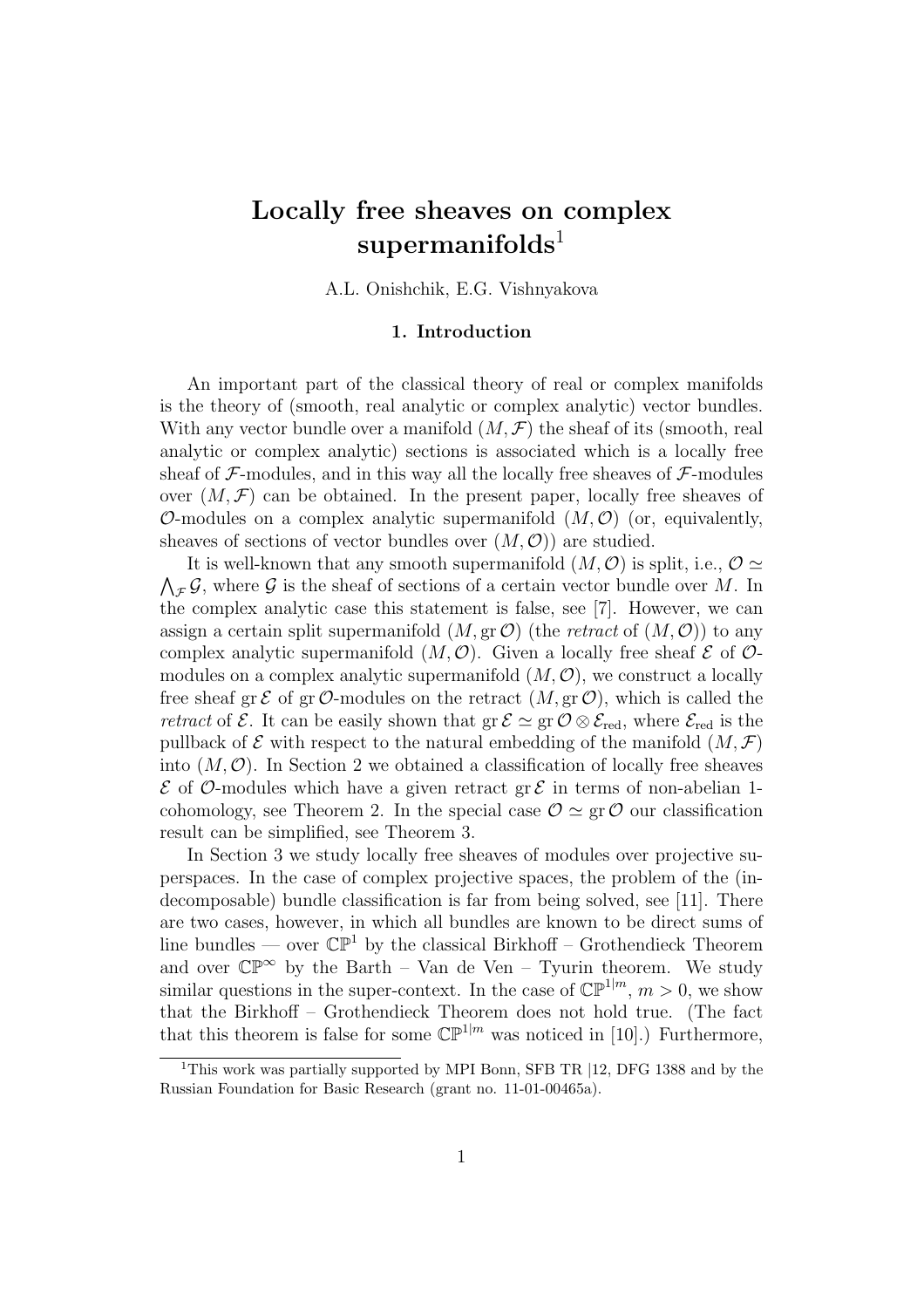we obtain a result similar to the Barth – Van de Ven – Tyurin Theorem for projective superspaces.

Section 4 is devoted to the study of the tangent sheaf  $\mathcal T$  of a split super-Section 4 is devoted to the study of the tangent shear 2 of a spin super-<br>manifold  $(M, \Lambda, \mathcal{G})$ . The main result here is the equivalence of the triviality of the 1-cohomology class corresponding to  $\mathcal T$  and the existence of a holomorphic connection of the bundle corresponding to the locally free sheaf of  $\mathcal{F}\text{-modules } \mathcal{G}.$ 

In Subsection 5 a spectral sequence which connects the cohomology with values in a locally free sheaf of  $\mathcal{O}\text{-modules } \mathcal{E}$  with the cohomology with values in its retract gr  $\mathcal E$  is constructed. This spectral sequence permits us to compute the cohomology group  $H^*(M, \mathcal{E})$  using the cohomology class corresponding to  $\mathcal{E}$ , given by Theorem 3, and the cohomology group  $H^*(M, \text{gr }\mathcal{E})$ . Note that  $\operatorname{gr} \mathcal{E}$  is a sheaf of sections of a certain vector bundle over M. Hence to compute  $H^*(M, \text{gr }\mathcal{E})$  we may use the well elaborated tools of complex analytic geometry. We describe the first two terms of the spectral sequence and the first non zero differential.

A classification of locally free sheaves of  $\mathcal{O}$ -modules over a smooth supermanifold  $(M, \mathcal{O})$  was obtained in [17], Section 4.3. It was shown that any locally free sheaf of  $\mathcal O$ -modules  $\mathcal E$  is isomorphic to gr  $\mathcal E$ . The similar result for fibre superbundles was proved in [20]. In [5] the split holomorphic case was studied. In particular it was shown there that there exists a holomorphic locally free sheaf of  $\mathcal{O}\text{-modules}$  over a holomorphic supermanifold  $(M, \mathcal{O})$ , which is not isomorphic to its retract  $gr \mathcal{E}$ . There a classification up to isomorphism of locally free sheaves of  $\mathcal{O}$ -modules over a (holomorphic) split morphism of locally free sheaves of  $\mathcal O$ -modules over a (holomorphic) spin<br>supermanifold  $(M, \mathcal O)$ ,  $\mathcal O \simeq \bigwedge \mathcal G$ , is obtained in terms of the cohomology set supermannoid  $(M, \mathcal{O})$ ,  $\mathcal{O} \cong \bigwedge \mathcal{G}$ , is obtained in terms of the conomology set  $H^1(M, GL(n, \Lambda \mathcal{G}))$ . In the present paper we suggest a different approach to the classification of locally free sheaves of  $\mathcal{O}$ -modules over a split supermanifold (Theorem 3) and more generally over a non-split supermanifold (Theorem 2). Let us explain the difference in more detail. Clearly one has (Theorem 2). Let us explain the difference in more detail. Clearly one has<br>a split homomorphism  $T : GL(n, \Lambda \mathcal{G}) \to GL(n, \mathbb{C})$  by taking the degree a spin nomomorphism  $I : GL(n, \Lambda) \to GL(n, \mathbb{C})$  by taking the degree<br>zero part of  $GL(n, \Lambda)$ . It induces the map  $H^1(T) : H^1(M, GL(n, \Lambda) \to$ zero part of  $GL(n, \wedge g)$ . It modes the map  $H^1(I)$ :  $H^1(M, GL(n, \wedge g)) \to$ <br> $H^1(M, GL(n, \mathbb{C}))$ . Denote by  $a_{\mathcal{E}}$  the element of  $H^1(M, GL(n, \wedge g))$ , which corresponds to a locally free sheaf of  $\mathcal{O}\text{-modules } \mathcal{E}$ . Then, in our notation,  $\mathcal{E}_{\text{red}}$ corresponds to  $H^1(T)(a_{\mathcal{E}})$ . In our paper we classify all locally free sheaves  $\mathcal{E}$ corresponds to  $H^{-}(I)(\alpha_{\mathcal{E}})$ . In our paper we classify an locally free sheaves  $\mathcal{E}$ <br>such that  $\mathcal{E}_{red}$  is fixed. Therefore, instead of computing  $H^1(M,\operatorname{GL}(n,\bigwedge \mathcal{G})),$ we suggest to use results concerning classification of holomorphic bundles over a manifold, obtained in classical geometry, and consider locally free sheaves with given retract on a split supermanifold. The idea to classify non-split objects, more precisely, supermanifolds, using retracts first appeared in [7].

We would like also to mention that, as in the classical case, the line superbundles can be described using the exp-map, see e.g. [2], Chapter VI,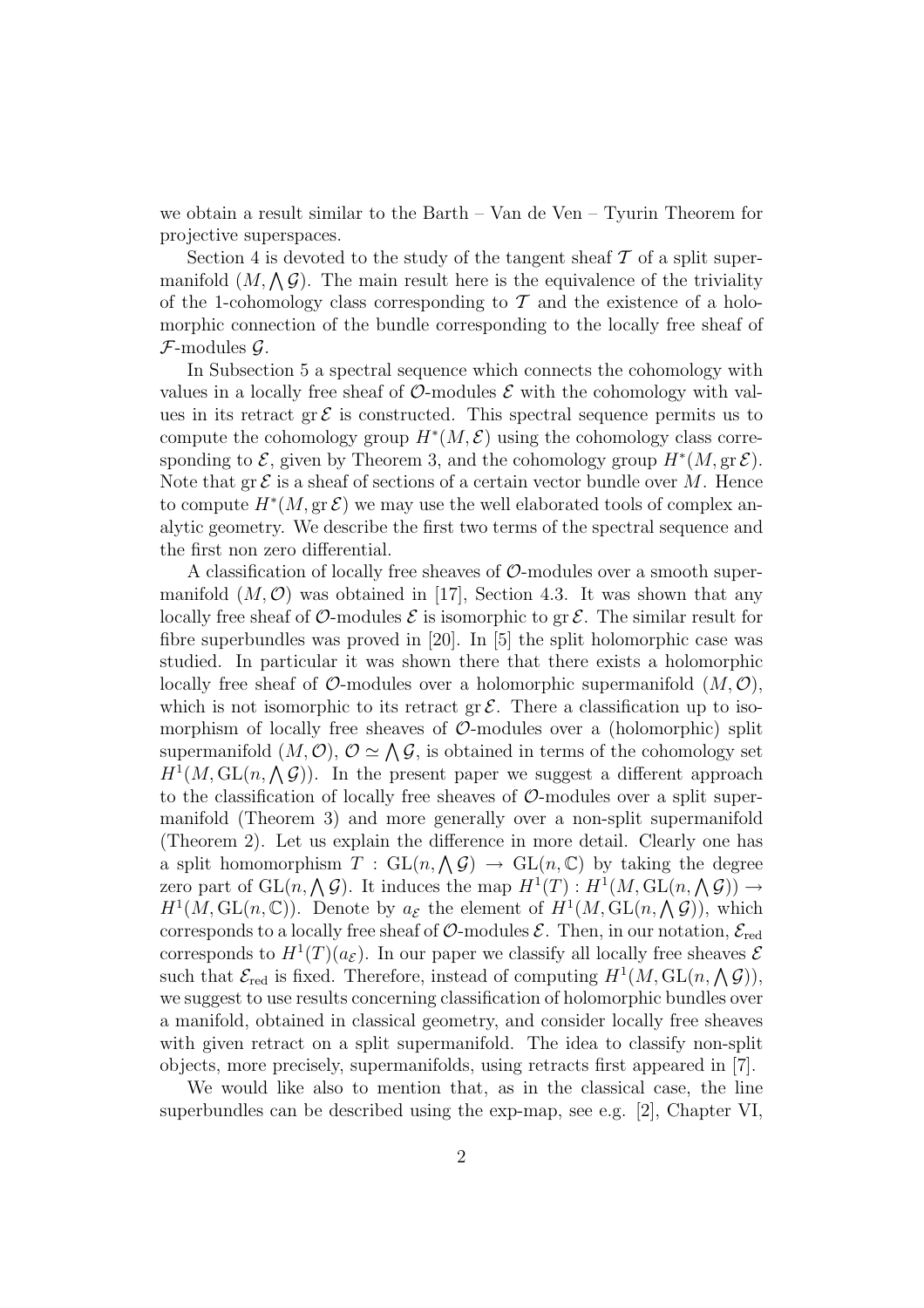Section 2. The Picard groups of generic super-grassmannians were computed in [16].

# Notations.

| $(M, \mathcal{O})$                                 | a complex analytic supermanifold                                                  |
|----------------------------------------------------|-----------------------------------------------------------------------------------|
| $(M, \text{gr }\mathcal{O})$                       | the retract of $(M, \mathcal{O})$                                                 |
| $\mathcal{T} = \mathcal{D}er\mathcal{O}$           | the tangent sheaf of $(M, \mathcal{O})$                                           |
|                                                    |                                                                                   |
| $Aut\mathcal{O}$                                   | the sheaf of automorphisms of the structure sheaf $\mathcal O$                    |
| $\mathcal{A}ut_0$ gr $\mathcal O$                  | the sheaf of automorphisms of $gr \mathcal{O}$ preserving                         |
|                                                    | the Z-grading of $gr \mathcal{O}$                                                 |
| $\operatorname{gr} \mathcal{E}$                    | the retract of a locally free sheaf of $\mathcal{O}\text{-modules } \mathcal{E}$  |
| $Aut^{\mathcal{R}}\mathcal{E}$                     | the sheaf of automorphisms of a sheaf of $\mathcal{R}$ -modules $\mathcal E$      |
| $\mathcal{A}ut_0^{\mathcal{R}}$ gr $\mathcal{E}$   | the sheaf of automorphisms of a $\mathbb{Z}$ -graded sheaf of                     |
|                                                    | R-modules gr $\mathcal E$ preserving the Z-grading of gr $\mathcal E$             |
| $QAut\mathcal{E}$                                  | the sheaf of quasi-automorphisms of a locally free sheaf                          |
|                                                    | of O-modules $\mathcal E$                                                         |
| $\mathcal{Q}Aut_0$ gr $\mathcal{E}$                | the sheaf of quasi-automorphisms of a $\mathbb{Z}$ -graded locally                |
|                                                    | free sheaf gr $\mathcal E$ preserving the Z-grading of gr $\mathcal E$            |
| $\mathcal{A}ut_{\bar{0}}^{\mathcal{F}}\mathcal{S}$ | the subsheaf of $Aut^{\mathcal{F}}S$ consisting of even automorphisms             |
|                                                    | of a $\mathbb{Z}_2$ -graded sheaf S                                               |
| $\mathcal{E}nd^{\mathcal{O}}\mathcal{E}$           | the sheaf of endomorphisms of a sheaf of $\mathcal{O}\text{-modules }\mathcal{E}$ |

Acknowledgment. The idea to study locally free sheaves of modules over complex supermanifolds was inspired by communications of the second author with I.B. Penkov during the Summer School "Structures in Lie Representation Theory", Bremen 2009, Germany. The authors are also grateful to V. Serganova for useful discussions.

# 2. Main definitions and classification theorems

2.1. Main definitions and classification of complex supermanifolds with a given retract

We consider here complex analytic supermanifolds in the sense of Berezin and Leites (see [4, 9]). Thus, a supermanifold  $(M, \mathcal{O})$  of dimension  $n|m$ is a  $\mathbb{Z}_2$ -graded ringed space which is locally isomorphic to a superdomain in  $\mathbb{C}^{n|m}$ . The underlying complex manifold  $(M,\mathcal{F})$  is called the *reduction* of  $(M, \mathcal{O})$ . Sometimes we will denote it by M. A morphism  $(M, \mathcal{O}_M) \rightarrow$  $(N, \mathcal{O}_N)$  between two supermanifolds with reductions  $(M, \mathcal{F}_M)$  and  $(N, \mathcal{F}_N)$ is a morphism between  $\mathbb{Z}_2$ -graded ringed spaces, i.e., a pair  $F = (F_{\text{red}}, F^*)$ , where  $F_{\text{red}} : M \to N$  is a continuous mapping and  $F^* : \mathcal{O}_N \to (F_{\text{red}})_* \mathcal{O}_M$  is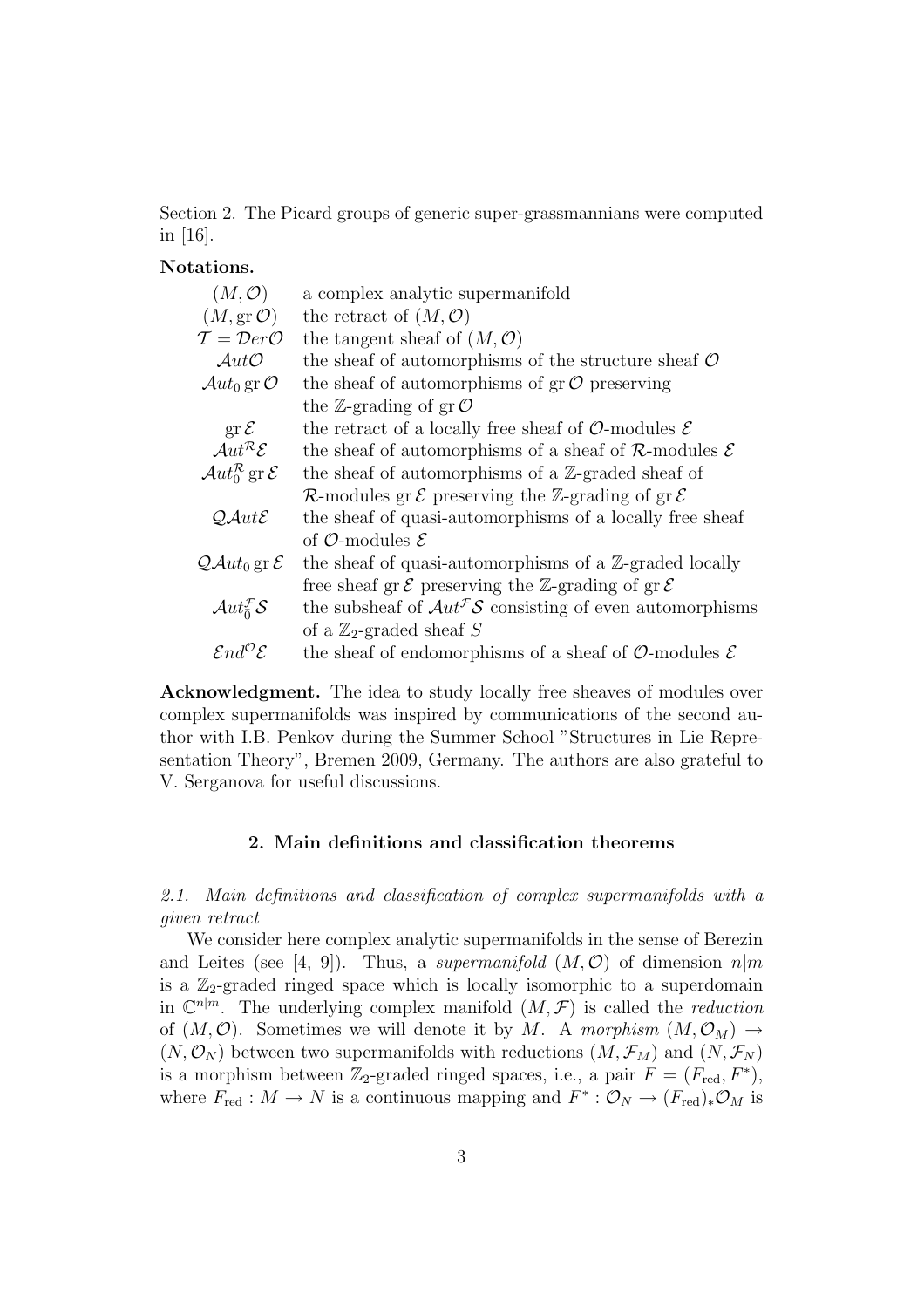a homomorphism of sheaves of  $\mathbb{Z}_2$ -graded ringed spaces. A morphism F is called an *isomorphism* if  $F$  is invertible.

We consider  $\mathbb{Z}_2$ -graded sheaves of  $\mathcal{O}\text{-modules } \mathcal{S} = \mathcal{S}_0 \oplus \mathcal{S}_1$  on  $(M, \mathcal{O})$ . Denote by  $\Pi(\mathcal{S})$  the same sheaf of  $\mathcal{O}$ -modules  $\mathcal{S}$  supplied with the following  $\mathbb{Z}_2$ -grading:

$$
\Pi(\mathcal{S})_{\bar{0}}=\mathcal{S}_{\bar{1}},\ \Pi(\mathcal{S})_{\bar{1}}=\mathcal{S}_{\bar{0}}.
$$

A  $\mathbb{Z}_2$ -graded sheaf of *O*-modules on  $(M, \mathcal{O})$  is called free (locally free) of rank  $p|q, p, q \geq 0$ , if it is isomorphic (respectively, locally isomorphic) to the  $\mathbb{Z}_2$ -graded sheaf of  $\mathcal{O}\text{-modules } \mathcal{O}^p \oplus \Pi(\mathcal{O})^q$ . For example, the tangent sheaf  $\mathcal{T} = \mathcal{D}er\mathcal{O}$  of a supermanifold  $(M, \mathcal{O})$  of dimension  $n|m$  is a locally free sheaf of  $\mathcal{O}$ -modules of rank  $n|m$ .

The simplest class of supermanifolds is constituted by the so-called *split* supermanifolds. We recall that a supermanifold  $(M, \mathcal{O})$  is called *split* if  $\mathcal{O} = \bigwedge_{\mathcal{F}} \mathcal{G}$ , where  $\mathcal G$  is a locally free sheaf of  $\mathcal{F}\text{-modules on }M$ . With any supermanifold  $(M, \mathcal{O})$  one can associate a split supermanifold  $(M, \text{gr } \mathcal{O})$  of the same dimension which is called the *retract* of  $(M, \mathcal{O})$ . To construct it, let us consider the  $\mathbb{Z}_2$ -graded sheaf of ideals  $\mathcal{J} = \mathcal{J}_0 \oplus \mathcal{J}_1 \subset \mathcal{O}$  generated by  $\mathcal{O}_{\bar{1}}$ . The structure sheaf of the retract is defined by

$$
\text{gr}\,\mathcal{O}=\bigoplus_{p\geq 0}\text{gr}\,\mathcal{O}_p,\ \ \text{where}\ \ \text{gr}\,\mathcal{O}_p=\mathcal{J}^p/\mathcal{J}^{p+1},\ \ \mathcal{J}^0:=\mathcal{O}.
$$

It can be easily shown that  $\mathcal{F} \simeq \mathcal{O}/\mathcal{J}$ , gr $\mathcal{O}_1$  is a locally free sheaf of  $\mathcal{F}$ -It can be easily shown that  $\mathcal{F}$ <br>modules on M and  $gr \mathcal{O}_p = \bigwedge^p_p$  $_{\mathcal{F}}^{p}$  gr  $\mathcal{O}_{1}$ . We will use the following two locally split exact sequences:

$$
0 \to \mathcal{J}_{\bar{0}} \to \mathcal{O}_{\bar{0}} \to \mathcal{F} \to 0; 0 \to (\mathcal{J}^2)_{\bar{1}} \to \mathcal{O}_{\bar{1}} \to (\text{gr } \mathcal{O})_1 \to 0.
$$
 (1)

Note that a supermanifold is split iff the sequences (1) are globally split.

Let  $(M, \mathcal{O})$  be a split supermanifold. Then any  $\mathbb{Z}_2$ -graded locally free sheaf  $S = S_0 \oplus S_1$  of F-modules on M gives rise to a Z<sub>2</sub>-graded locally free sheaf of O-modules  $\mathcal E$  on  $(M, \mathcal O)$ . It is defined in the following way:  $\mathcal{E} := \mathcal{O} \otimes_{\mathcal{F}} \mathcal{S}$ . Its  $\mathbb{Z}_2$ -grading is given by

$$
\mathcal{E}_{\bar{0}} = \mathcal{O}_{\bar{0}} \otimes_{\mathcal{F}} \mathcal{S}_{\bar{0}} \oplus \mathcal{O}_{\bar{1}} \otimes_{\mathcal{F}} \mathcal{S}_{\bar{1}}, \n\mathcal{E}_{\bar{1}} = \mathcal{O}_{\bar{0}} \otimes_{\mathcal{F}} \mathcal{S}_{\bar{1}} \oplus \mathcal{O}_{\bar{0}} \otimes_{\mathcal{F}} \mathcal{S}_{\bar{1}}.
$$
\n(2)

Let now  $\mathcal{E} = \mathcal{E}_{\bar{0}} \oplus \mathcal{E}_{\bar{1}}$  be a locally free sheaf of  $\mathcal{O}$ -modules of rank  $p|q$ on an arbitrary supermanifold  $(M, \mathcal{O})$ . We are going to construct a locally free sheaf of the same rank on the retract of  $(M, \mathcal{O})$ . First, we note that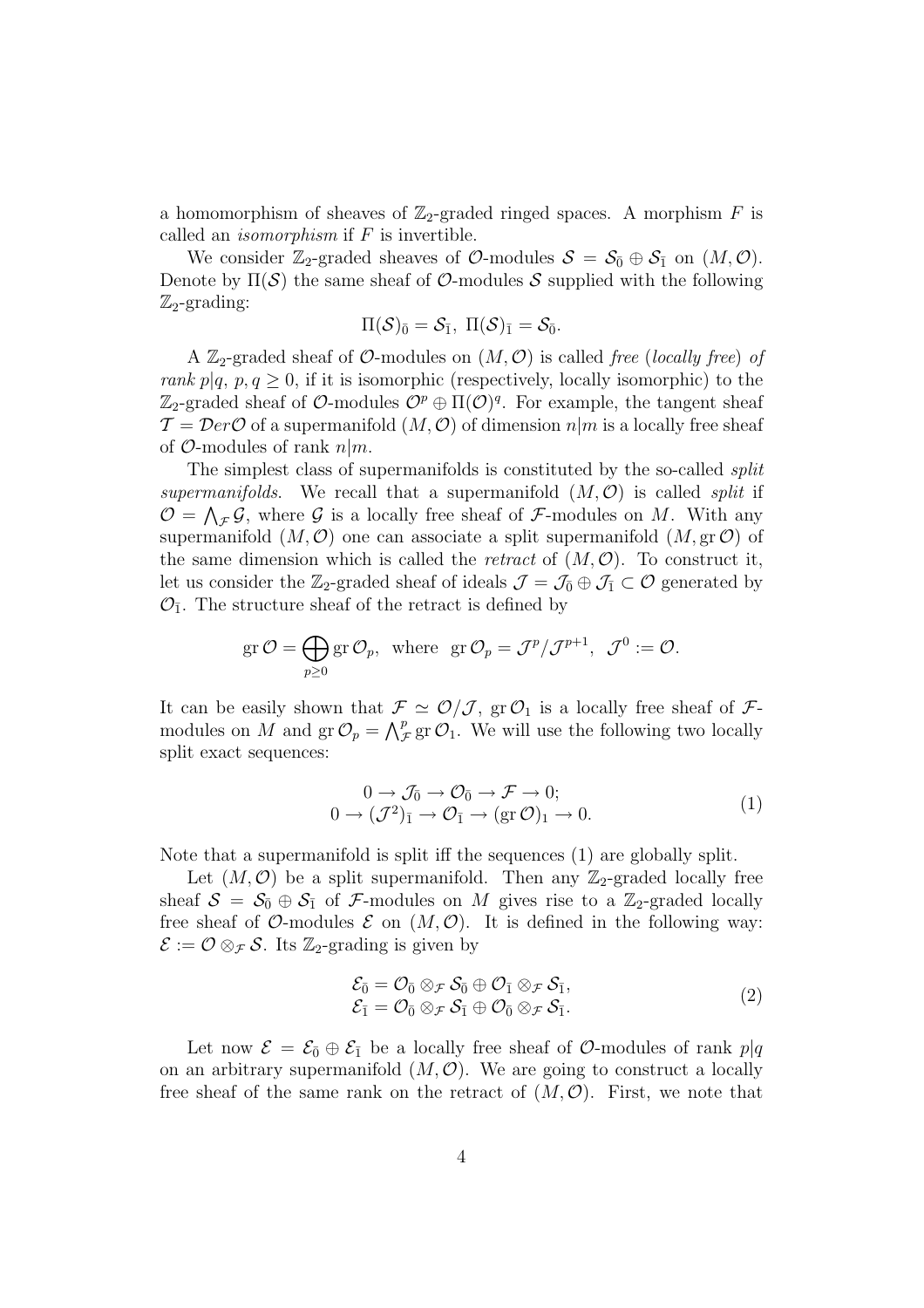$\mathcal{S} := \mathcal{E}/\mathcal{I}\mathcal{E}$  is a locally free sheaf of  $\mathcal{F}\text{-modules on }M$ . Moreover,  $\mathcal{S}$  admits the  $\mathbb{Z}_2$ -grading

$$
\mathcal{S}=\mathcal{S}_{\bar{0}}\oplus \mathcal{S}_{\bar{1}}
$$

by two locally free sheaves of  $\mathcal{F}\text{-modules}$ 

$$
\mathcal{S}_{\bar{0}}:=\mathcal{E}_{\bar{0}}/(\mathcal{J}\mathcal{E})\cap \mathcal{E}_{\bar{0}},\,\,\mathcal{S}_{\bar{1}}:=\mathcal{E}_{\bar{1}}/(\mathcal{J}\mathcal{E})\cap \mathcal{E}_{\bar{1}}
$$

of ranks  $p$  and  $q$  respectively. We have the following two locally split exact sequences:

$$
0 \to \mathcal{J}\mathcal{E} \cap \mathcal{E}_{\bar{0}} \to \mathcal{E}_{\bar{0}} \xrightarrow{\alpha} \mathcal{S}_{\bar{0}} \to 0; 0 \to \mathcal{J}\mathcal{E} \cap \mathcal{E}_{\bar{1}} \to \mathcal{E}_{\bar{1}} \xrightarrow{\beta} \mathcal{S}_{\bar{1}} \to 0,
$$
 (3)

where  $\alpha$  and  $\beta$  are the natural projection maps. The sheaf  $\mathcal E$  possesses the filtration:

$$
\mathcal{E} = \mathcal{E}_{(0)} \supset \mathcal{E}_{(1)} \supset \mathcal{E}_{(2)} \supset \dots,
$$
 (4)

where

$$
\mathcal{E}_{(p)} = \mathcal{J}^p \mathcal{E}, \ p \ge 1.
$$

Using this filtration, we can construct the following locally free sheaf of  $\text{gr }\mathcal{O}$ modules on the retract  $(M, \text{gr }\mathcal{O})$ :

$$
\operatorname{gr} \mathcal{E} = \bigoplus_{p} \operatorname{gr} \mathcal{E}_p, \text{ where}
$$
  

$$
\operatorname{gr} \mathcal{E}_p = \mathcal{E}_{(p)} / \mathcal{E}_{(p+1)} \simeq \operatorname{gr} \mathcal{O}_p \otimes_{\mathcal{F}} \mathcal{S}.
$$

From  $gr \mathcal{O} =$  $\lambda$ gr  $\mathcal{O}_1$  and gr  $\mathcal{O}_p = \bigwedge^p$  gr  $\mathcal{O}_1$  it follows that

$$
\operatorname{gr} \mathcal{E} \simeq \bigwedge \operatorname{gr} \mathcal{O}_1 \otimes_{\mathcal{F}} \mathcal{S}.
$$

The sheaf gr  $\mathcal E$  we will call the *retract* of  $\mathcal E$ . By definition, the sheaf gr  $\mathcal E$  is  $\mathbb{Z}$ -graded. It possesses also the  $\mathbb{Z}_2$ -grading given by (2).

Our aim now is to classify locally free sheaves of  $\mathcal{O}\text{-modules}$  on supermanifolds  $(M, \mathcal{O})$  assuming that  $(M, \text{gr } \mathcal{O})$  is fixed. First we formulate the well-known theorem of Green (see [4]) which classifies complex supermanifolds  $(M, \mathcal{O})$  with a given retract up to isomorphism, inducing the identical isomorphism of reductions. The main tool used in both classification theorems is the 1-cohomology set  $H^1(M, \mathcal{Q})$ , where  $\mathcal Q$  is a sheaf of non-abelian groups on M. We denote by  $\epsilon$  the unit element of  $H^1(M, \mathcal{Q})$  which corresponds to the unit 1-cocycle. (For more information about the non-abelian cohomology see [14].)

In what follows, we denote by  $\mathcal{A}ut\mathcal{O}$  the sheaf of automorphisms of the sheaf of superalgebras  $\mathcal O$  and by  $\mathcal{A}ut^{\mathcal{R}}\mathcal{E}$  the sheaf of automorphisms of a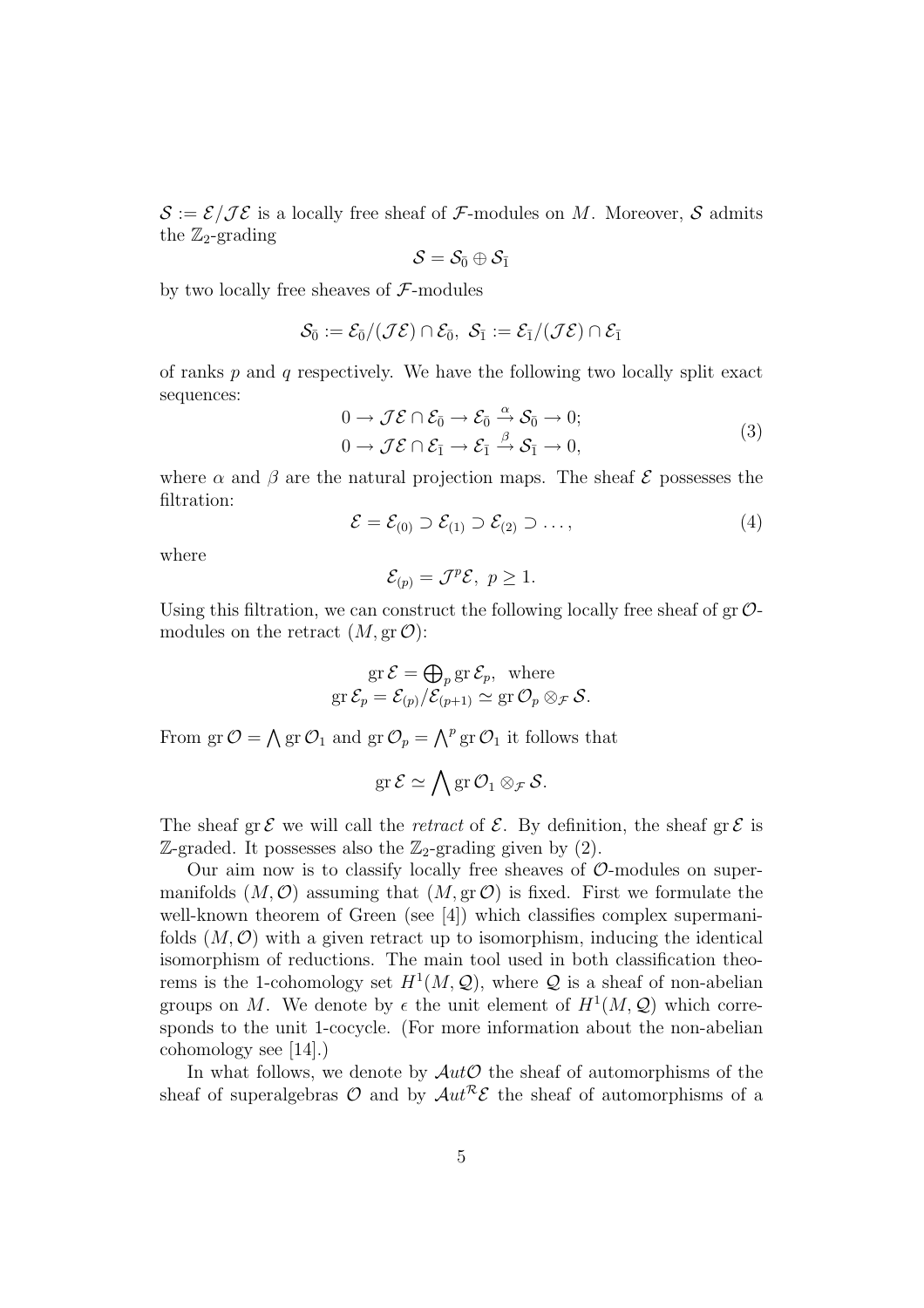sheaf of R-modules  $\mathcal E$  on M, where R is a sheaf of (super)algebras on M. The sheaf  $Aut\mathcal{O}$  possesses the filtration

$$
Aut\mathcal{O} = Aut_{(0)}\mathcal{O} \supset Aut_{(2)}\mathcal{O} \supset \dots,
$$
 (5)

where

$$
\mathcal{A}ut_{(2p)}\mathcal{O}=\{a\in\mathcal{A}ut\mathcal{O}\mid a(u)\equiv u\operatorname{mod}\mathcal{J}^{2p}\}.
$$

Furthermore, the group  $H^0(M, \mathcal{A}ut_0 \text{ gr }\mathcal{O})$ , where  $\mathcal{A}ut_0 \text{ gr }\mathcal{O}$  is the sheaf of automorphisms preserving the Z-grading of gr $O$ , acts on the sheaf  $Aut$  gr $O$ by Int :  $(a, \delta) \mapsto a \circ \delta \circ a^{-1}$ , where  $\delta \in \mathcal{A}ut$  gr  $\mathcal{O}$  and  $a \in H^0(M, \mathcal{A}ut_0$  gr  $\mathcal{O})$ . Clearly, the group  $H^0(M, \mathcal{A}ut_0 \text{ gr}\mathcal{O})$  leaves invariant the subsheaves of groups  $\mathcal{A}ut_{(2p)}$  gr  $\mathcal{O}$ . Hence this group acts on the sets  $H^1(M, \mathcal{A}ut_{(2p)}$  gr  $\mathcal{O})$ , and the unit element  $\epsilon$  is fixed under this action.

Denote by  $[(M, O)]$  the class of supermanifolds which are isomorphic to  $(M, \mathcal{O})$ . (Here we consider complex supermanifolds up to isomorphisms inducing the identical isomorphism of reductions.)

**Theorem 1.** [Green] Let  $(M, \mathcal{O}_{gr})$  be a split complex supermanifold. Then

$$
\{[(M,\mathcal{O})] \mid \text{gr }\mathcal{O}=\mathcal{O}_{\text{gr}}\} \xrightarrow{1:1} H^1(M,\mathcal{A}ut_{(2)} \text{ gr }\mathcal{O})/H^0(M,\mathcal{A}ut_{0} \text{ gr }\mathcal{O}),
$$

where  $(M, \mathcal{O}_{gr})$  corresponds to  $\epsilon$ .

2.2. Classification theorems for locally free sheaves with a given retract

Let  $(M, \mathcal{O})$  and  $(M, \mathcal{O}')$  be two supermanifolds,  $\mathcal{E}_1$  and  $\mathcal{E}_2$  be two locally free sheaves of  $\mathcal{O}\text{-modules}$  and  $\mathcal{O}'\text{-modules}$  on M respectively. Suppose that  $\Psi : \mathcal{O} \to \mathcal{O}'$  is a homomorphism of sheaves of superalgebras. A homomorphism of  $\mathbb{Z}_2$ -graded sheaves of vector spaces  $\Phi : \mathcal{E}_1 \to \mathcal{E}_2$  is called a Ψ-morphism if

$$
\Phi(fv) = \Psi(f)\Phi(v), \ f \in \mathcal{O}, \ v \in \mathcal{E}_1.
$$

In this case we write  $\Phi = \Phi_{\Psi}$ . A  $\Psi$ -morphism  $\Phi : \mathcal{E} \to \mathcal{E}$  is called a  $\Psi$ *isomorphism* if  $\Phi$  is invertible. A V-isomorphism  $\Phi : \mathcal{E} \to \mathcal{E}$  we also will call a  $\Psi$ -*automorphism* of  $\mathcal{E}$ . A homomorphism (isomorphism) of  $\mathbb{Z}_2$ -graded sheaves of vector spaces  $\Phi : \mathcal{E}_1 \to \mathcal{E}_2$  will be called a *quasi-morphism* (*quasiisomorphism*) if it is a  $\Psi$ -morphism ( $\Psi$ -isomorphism) for a certain  $\Psi$ . The sheaves  $\mathcal{E}_1$  and  $\mathcal{E}_2$  will be called *quasi-isomorphic* if there exists a quasiisomorphism  $\Phi : \mathcal{E}_1 \to \mathcal{E}_2$ . A quasi-isomorphism  $\mathcal{E} \to \mathcal{E}$  will be called a quasi-automorphism of  $\mathcal E$ . We will study the sheaf  $\mathcal Q\mathcal Aut\mathcal E$ , where

$$
QAut\mathcal{E}(U) = \{ \Phi \mid \Phi \text{ is a quasi-automorphism of } \mathcal{E}|_U \}
$$
 (6)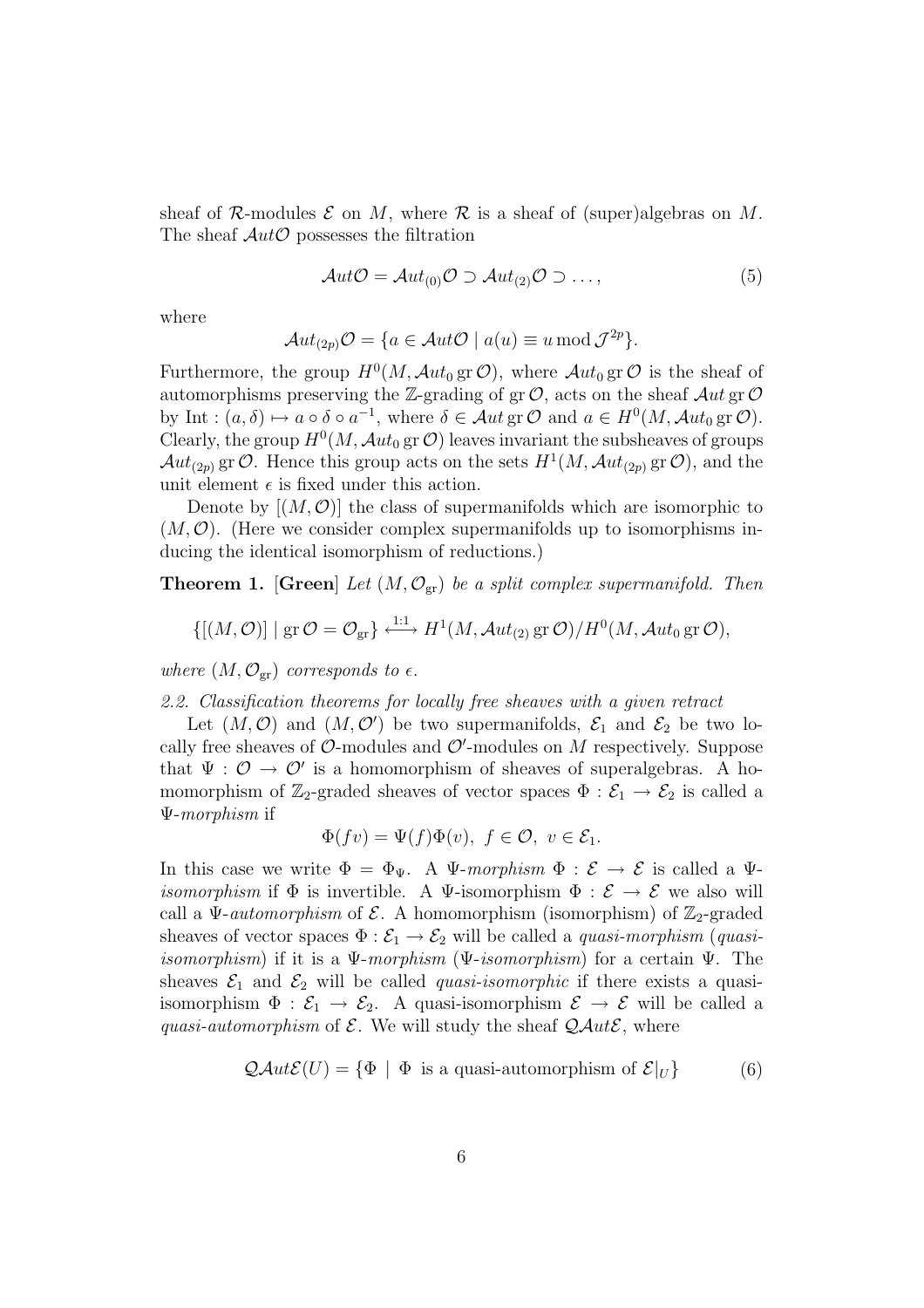for each open subset  $U \subset M$ . One verifies easily that  $\Phi_{\Psi} \circ \Theta_{\Upsilon}$ , where  $\Phi_{\Psi}$ ,  $\Theta_{\Upsilon} \in \mathcal{QAut}\mathcal{E}$ , is a  $\Psi \circ \Upsilon$ -morphism. It follows that  $\mathcal{QAut}\mathcal{E}$  is a sheaf of groups. It possesses the double filtration by the subsheaves

$$
\mathcal{Q}Aut_{(p)(q)}\mathcal{E} := \{ \Phi_{\Psi} \in \mathcal{Q}Aut\mathcal{E} \mid \Phi_{\Psi}(v) \equiv v \mod \mathcal{E}_{(p)}, \Psi(f) \equiv f \mod \mathcal{J}^q \}
$$
  
for  $v \in \mathcal{E}, f \in \mathcal{O} \}$ ,  $p, q \ge 0$ .

We also define the following subsheaves:

$$
\mathcal{Q}Aut_0(\text{gr }\mathcal{E}) := \{ \Phi_{\Psi} \mid \Phi_{\Psi} \in \mathcal{Q}Aut(\text{gr }\mathcal{E}),
$$
  
 
$$
\Phi_{\Psi} \text{ preserves the } \mathbb{Z}\text{-grading of } \text{gr }\mathcal{E} \}. \tag{7}
$$

 $Aut_{\bar{0}}^{\mathcal{F}} \mathcal{S} := {\Phi \mid \Phi \in Aut^{\mathcal{F}} \mathcal{S}, \ \Phi \text{ preserves the } \mathbb{Z}_2\text{-grading of } \mathcal{S}}, \qquad (8)$ 

where S is a  $\mathbb{Z}_2$ -graded sheaf of F-modules.

Lemma 1. We have an isomorphism of sheaves of groups

$$
\mathcal{Q}\mathcal{A}ut_0(\text{gr}\,\mathcal{E})\simeq \mathcal{A}ut^{\mathcal{F}}(\text{gr}\,\mathcal{O}_1)\times \mathcal{A}ut_0^{\mathcal{F}}\mathcal{E}_{\text{red}}.
$$

Proof. Let us define the mapping

$$
\Theta: \mathcal{A}ut^{\mathcal{F}}(\text{gr }\mathcal{O}_1)\times \mathcal{A}ut^{\mathcal{F}}_0\mathcal{E}_{\text{red}} \to \mathcal{Q}\mathcal{A}ut_0(\text{gr }\mathcal{E})
$$

by

$$
(\psi, \Phi) \mapsto \Phi_{\wedge \psi}, \ \psi \in \mathcal{A}ut^{\mathcal{F}}(\text{gr }\mathcal{O}_{1}), \ \Phi \in \mathcal{A}ut^{\mathcal{F}}_{0} \mathcal{E}_{\text{red}},
$$

where

$$
\Phi_{\wedge \psi}(hv) := \wedge \psi(h)\Phi(v)
$$

for  $h \in \text{gr } \mathcal{O}, v \in \mathcal{E}_{\text{red}}$  and  $\wedge \psi$  is the automorphism of the sheaf gr $\mathcal O$  induced by  $\psi$ . This is a homomorphism of sheaves of groups. In fact, suppose that another pair  $(\psi', \Phi')$ , where  $\psi' \in \mathcal{A}ut^{\mathcal{F}}(\text{gr }\mathcal{O}_1), \Phi' \in \mathcal{A}ut^{\mathcal{F}}_0\mathcal{E}_{\text{red}}$ , is given. Then we have

$$
(\Phi_{\wedge\psi}\circ\Phi'_{\wedge\psi'})(hv) = \Phi_{\wedge\psi}(\wedge\psi'(h)\Phi'_{\wedge\psi'}(v)) = \wedge\psi(\wedge\psi'(h))\Phi_{\wedge\psi}(\Phi'_{\wedge\psi'}(v))
$$
  
= 
$$
(\Phi\circ\Phi')_{\wedge\psi\circ\wedge\psi'}(hv)
$$

for  $h \in \text{gr } \mathcal{O}, v \in \mathcal{E}_{\text{red}}.$ 

Let us prove that Ker  $\Theta = (id, id)$ . Suppose that  $\Theta(\psi, \Phi) = id$ . Then  $\Phi_{\wedge\psi}(hv) = \wedge\psi(h)\Phi(v) = hv$  for all  $h \in \text{gr } \mathcal{O}, v \in \mathcal{E}_{\text{red}}$ . Putting  $h = 1$ , we see that  $\Phi(v) = v$ , i.e.,  $\Phi = id$ . Since  $\mathcal{E}_{red}$  is locally free, this implies that  $\wedge \psi(h) = h$ , therefore,  $\psi = id$ . Thus, the homomorphism  $\Theta$  is injective.

Let us now prove that it is surjective. Let  $\Phi_{\Psi} \in \mathcal{Q}Aut_0(\text{gr }\mathcal{E})$  be given. Let us show that  $\Phi_{\Psi} \in \text{Im}\,\Theta$ . Since  $\Phi_{\Psi}|_{\mathcal{E}_{\text{red}}} : \mathcal{E}_{\text{red}} \to \mathcal{E}_{\text{red}}$  and  $\Phi_{\Psi}$  preserves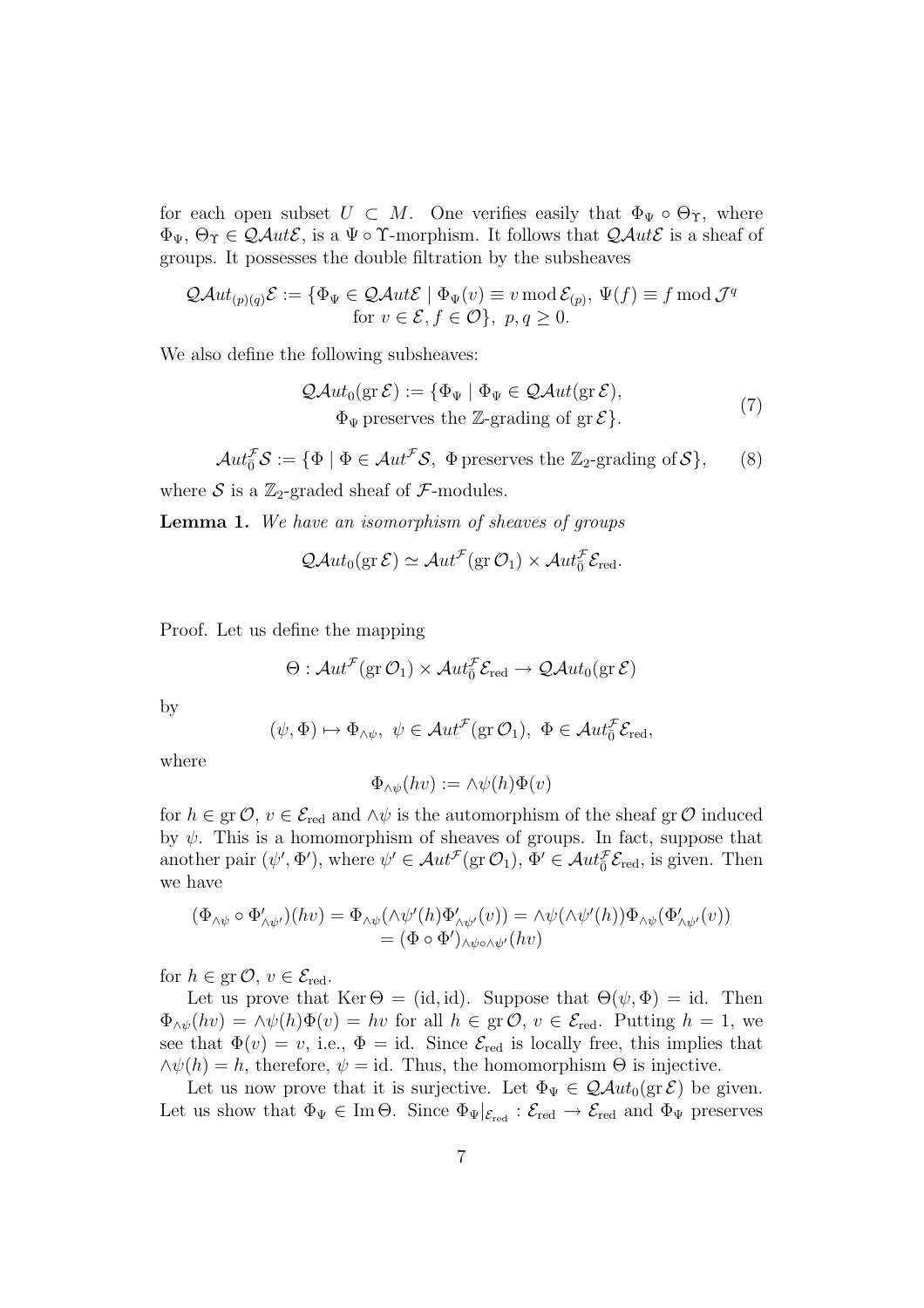the  $\mathbb{Z}_2$ -grading of gr $\mathcal{E}$ , we have  $\Phi := \Phi_{\Psi}|_{\mathcal{E}_{red}} \in \mathcal{A}ut_{\overline{0}}^{\mathcal{F}} \mathcal{E}_{red}$ . Furthermore, if  $h \in \text{gr } \mathcal{O}_p$  and  $v \in \mathcal{E}_{\text{red}}$ , then

$$
\Phi_{\Psi}(hv) = \Psi(h)\Phi(v) \in \operatorname{gr} \mathcal{E}_p.
$$

It follows that  $\Psi(h) \in \text{gr } \mathcal{O}_p$ , and hence  $\Psi$  preserves the Z-grading of gr $\mathcal{O}$ . We have  $\psi = \Psi|_{\text{gr}\mathcal{O}_1} \in \mathcal{A}ut^{\mathcal{F}}(\text{gr}\mathcal{O}_1)$  and  $\wedge \psi = \Psi$ . The proof is complete.

We will use the above notation, fixing a split complex supermanifold  $(M, \mathcal{O}_{gr})$  and a Z<sub>2</sub>-graded locally free sheaf of F-modules S on M. Our aim is to classify locally free sheaves  $\mathcal E$  of  $\mathcal O$ -modules on complex supermanifolds  $(M, \mathcal{O})$  with retract  $(M, \mathcal{O}_{gr})$ , whose retract gr  $\mathcal E$  coincides with  $\mathcal E_{gr} = \mathcal O_{gr} \otimes_{\mathcal F}$ S.

The group  $H^0(M, \mathcal{Q}Aut_0\mathcal{E}_{gr})$  acts on the sheaf  $\mathcal{Q}Aut\mathcal{E}_{gr}$  by the automorphisms  $\delta \mapsto a \circ \delta \circ a^{-1}$ , where  $a \in H^0(M, \mathcal{Q}Aut_0\mathcal{E}_{gr})$  and  $\delta \in \mathcal{Q}Aut\mathcal{E}_{gr}$ . It is easy to see that this action leaves invariant the subsheaves  $\mathcal{Q}Aut_{(p)(q)}\mathcal{E}_{gr}$ and hence induces an action of  $H^0(M, \mathcal{Q}Aut_0\mathcal{E}_{gr})$  on the cohomology set  $H^1(M,\mathcal{Q}Aut_{(p)(q)}\mathcal{E}_{\text{gr}}).$ 

If  $\phi : M \to N$  is a holomorphic map of manifolds and  $p : \mathbb{E} \to N$  is a vector bundle, we may define the pullback bundle  $\phi^*(\mathbb{E})$  on M. The sheaf corresponding to  $\phi^*(\mathbb{E})$  is  $\mathcal{F}_M \otimes_{\phi^*(\mathcal{F}_N)} \phi^*(\mathcal{E})$ , where  $\mathcal E$  is the sheaf of sections corresponding to  $\mathbb{E}, \mathcal{F}_M$  and  $\mathcal{F}_N$  are the sheaves of holomorphic functions on M and N respectively. Let  $\pi : (M, \mathcal{O}_M) \to (N, \mathcal{O}_N)$  be a morphism of two supermanifolds and  $\mathcal E$  be a locally free sheaf of  $\mathcal O_N$ -modules on N of rank p|q. Similarly, we can define the sheaf  $\mathcal{O}_M \otimes_{\pi_{red}^*(\mathcal{O}_N)} \pi_{red}^*(\mathcal{E})$ . This sheaf is a locally free sheaf of  $\mathcal{O}_M$ -modules on M of rank  $p|q$ , since

$$
\mathcal{O}_M \otimes_{\pi_{\mathrm{red}}^*(\mathcal{O}_N)} \pi_{\mathrm{red}}^*(\mathcal{O}_N) \simeq \mathcal{O}_M.
$$

Sometimes we will denote the sheaf  $\mathcal{O}_M \otimes_{\pi_{\text{red}}^*(\mathcal{O}_N)} \pi_{\text{red}}^*(\mathcal{E})$  by  $\widetilde{\pi}(\mathcal{E})$ . Note that formally we do not use  $\pi^*$  in the definition of  $\tilde{\pi}(\mathcal{E})$ . But we consider here the sheaf  $\mathcal{O}_M$  as  $\pi_{\text{red}}^*(\mathcal{O}_N)$ -module and the module structure is defined by  $(f,g) \mapsto \pi^*(f)g$ , where  $f \in \pi_{\text{red}}^*(\mathcal{O}_N)$ ,  $g \in \mathcal{O}_M$ .

Let us consider the special case  $(M, \mathcal{O}_M) = (N, \mathcal{O}_N)$ ,  $\pi = (\text{id}, \pi^*)$  and  $\pi^* \in H^0(M, \mathcal{A}ut \mathcal{O}_M)$ . We have

$$
\widetilde{\pi}(\mathcal{E})=\mathcal{O}_M\otimes_{\mathrm{id}^*(\mathcal{O}_N)}\mathrm{id}^*(\mathcal{E})=\mathcal{O}_M\otimes_{\mathcal{O}_N}\mathcal{E}.
$$

The sheaves  $\tilde{\pi}(\mathcal{E})$  and  $\mathcal{E}$  are  $(\pi^*)^{-1}$ -isomorphic, the  $(\pi^*)^{-1}$ -isomorphism is given by  $f \otimes s \mapsto (\pi^*)^{-1}(f)s$ , where  $f \in \mathcal{O}_M$  and  $s \in \mathcal{E}$ . Let  $\Phi_{\Psi^*} : \mathcal{E} \to \mathcal{E}'$ be an  $\Psi^*$ -isomorphism of two locally free sheaves of  $\mathcal{O}_M$ -modules on M. We put  $\Psi := (\mathrm{id}, \Psi^*)$ . We see that  $\widetilde{\Psi}(\mathcal{E})$  and  $\mathcal{E}'$  are id-isomorphic.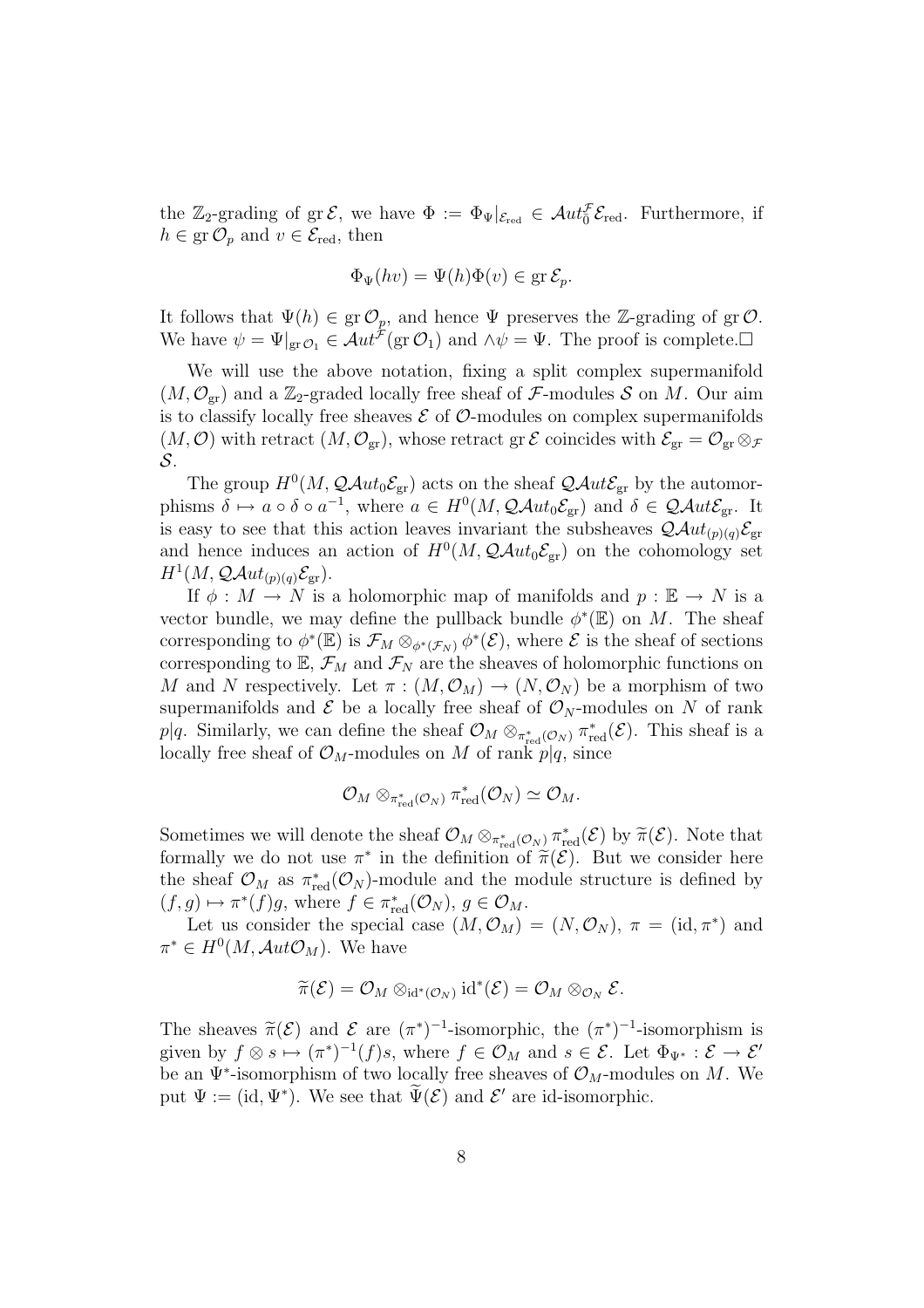Furthermore, let us consider the sheaf  $Aut^{\mathcal{O}}\mathcal{E}$  of automorphisms of the sheaf of  $\mathcal{O}\text{-modules } \mathcal{E}$ . It possesses the filtration:

$$
\mathcal{A}ut^{\mathcal{O}}\mathcal{E}=\mathcal{A}ut^{\mathcal{O}}_{(0)}\mathcal{E}\supset\mathcal{A}ut^{\mathcal{O}}_{(1)}\mathcal{E}\supset\ldots,
$$

where

$$
\mathcal{A}ut_{(p)}^{\mathcal{O}}\mathcal{E}:=\{a\in\mathcal{A}ut^{\mathcal{O}}\mathcal{E}\mid a(v)\equiv v\mathop{\rm mod}\nolimits\mathcal{E}_{(p)}\},\ p\geq 0.
$$

The group  $H^0(M, \mathcal{A}ut_0^{\mathcal{O}}$  gr $\mathcal{E}) \simeq H^0(M, \mathcal{A}ut_0^{\mathcal{F}} \mathcal{E}_{\text{red}})$  acts on the sheaf  $\mathcal{A}ut^{\mathcal{O}}$  gr $\mathcal{E}$ by  $\delta \mapsto a \circ \delta \circ a^{-1}$ , where  $a \in H^0(M, \mathcal{A}ut_0^{\mathcal{O}} \text{ gr } \mathcal{E})$  and  $\delta \in \mathcal{A}ut^{\mathcal{O}} \text{ gr } \mathcal{E}$ . It is easy to see that this action leaves the subsheaves  $\mathcal{A}ut_{(p)}^{\mathcal{O}}$  gr  $\mathcal{E}$  invariant and hence induces an action of  $H^0(M, \mathcal{A}ut_0^{\mathcal{O}}\text{ gr }\mathcal{E})$  on the cohomology set  $H^1(M, \mathcal{A}ut_{(p)}^{\mathcal{O}} \operatorname{gr} \mathcal{E}).$ 

We have the exact sequence of sheaves of groups

$$
id \to Aut^{\mathcal{O}}\mathcal{E} \to \mathcal{QAut}\mathcal{E} \to Aut\mathcal{O} \to id,
$$

where the first homomorphism is the natural embedding (an automorphism belonging to  $Aut^{\mathcal{O}}\mathcal{E}$  is regarded as an id-morphism) and the second one, say  $F: QAut\mathcal{E} \to Aut\mathcal{O}$ , is defined by  $\Phi_{\Psi} \mapsto \Psi$ . Note that  $F(QAut_{(p)(q)}\mathcal{E}) \subset$  $Aut_{(q)}\mathcal{O}$  and in the case  $\mathcal{E} = \text{gr }\mathcal{E}$  the restriction  $F|\mathcal{Q}Aut_0 \text{ gr }\mathcal{E}$  coincides with the natural projection

$$
\mathcal{Q}\mathcal{A}ut_0(\mathcal{E}_{\text{gr}}) \simeq \mathcal{A}ut_0 \text{ gr } \mathcal{O} \times \mathcal{A}ut_0^{\mathcal{F}}(\mathcal{E}_{\text{red}}) \to \mathcal{A}ut_0 \text{ gr } \mathcal{O}
$$

(see Lemma 1).

The homomorphism F commutes with the actions of  $H^0(M, \mathcal{Q} \mathcal{A} ut_0 \text{ gr } \mathcal{E})$ and  $H^0(M, \mathcal{A}ut_0 \text{ gr } \mathcal{O})$  on  $\mathcal{Q}Aut_{(p)(q)}(\text{gr } \mathcal{E})$  and  $\mathcal{A}ut_{(q)}(\text{gr } \mathcal{O})$ , respectively. More precisely,

$$
F(a \circ \delta \circ a^{-1}) = F(a) \circ F(\delta) \circ F(a^{-1}),
$$

where  $a \in H^0(M, \mathcal{Q}Aut_0 \text{ gr } \mathcal{E})$  and  $\delta \in \mathcal{Q}Aut \text{ gr } \mathcal{E}$ . It follows that F induces a map of sets

$$
\widetilde{F}: H^1(M, \mathcal{Q}Aut_{(1)(2)} \operatorname{gr} \mathcal{E})/H^0(M, \mathcal{Q}Aut_0 \operatorname{gr} \mathcal{E}) \to H^1(M, \mathcal{A}ut_{(2)} \operatorname{gr} \mathcal{O})/H^0(M, \mathcal{A}ut_0 \operatorname{gr} \mathcal{O}).
$$

Let  $\Phi_{\Psi} : \mathcal{E}_1 \to \mathcal{E}_2$  be a  $\Psi$ -morphism of locally free sheaves of  $\mathcal{O}$ -modules. Since  $\Psi(\mathcal{J}^p) \subset \mathcal{J}^p$ , we see that  $\Phi_{\Psi}((\mathcal{E}_1)_{(p)}) \subset (\mathcal{E}_2)_{(p)}, p \geq 0$ . We denote by  $gr(\Phi_{\Psi}) : gr \mathcal{E}_1 \to gr \mathcal{E}_2$  the induced morphism. Let  $\mathcal E$  be a locally free sheaf of  $\mathcal{O}$ -modules on  $M$ . Denote

$$
[\mathcal{E}] = \{ \mathcal{E}' \mid \mathcal{E}' \text{ is quasi-isomorphic to } \mathcal{E} \}.
$$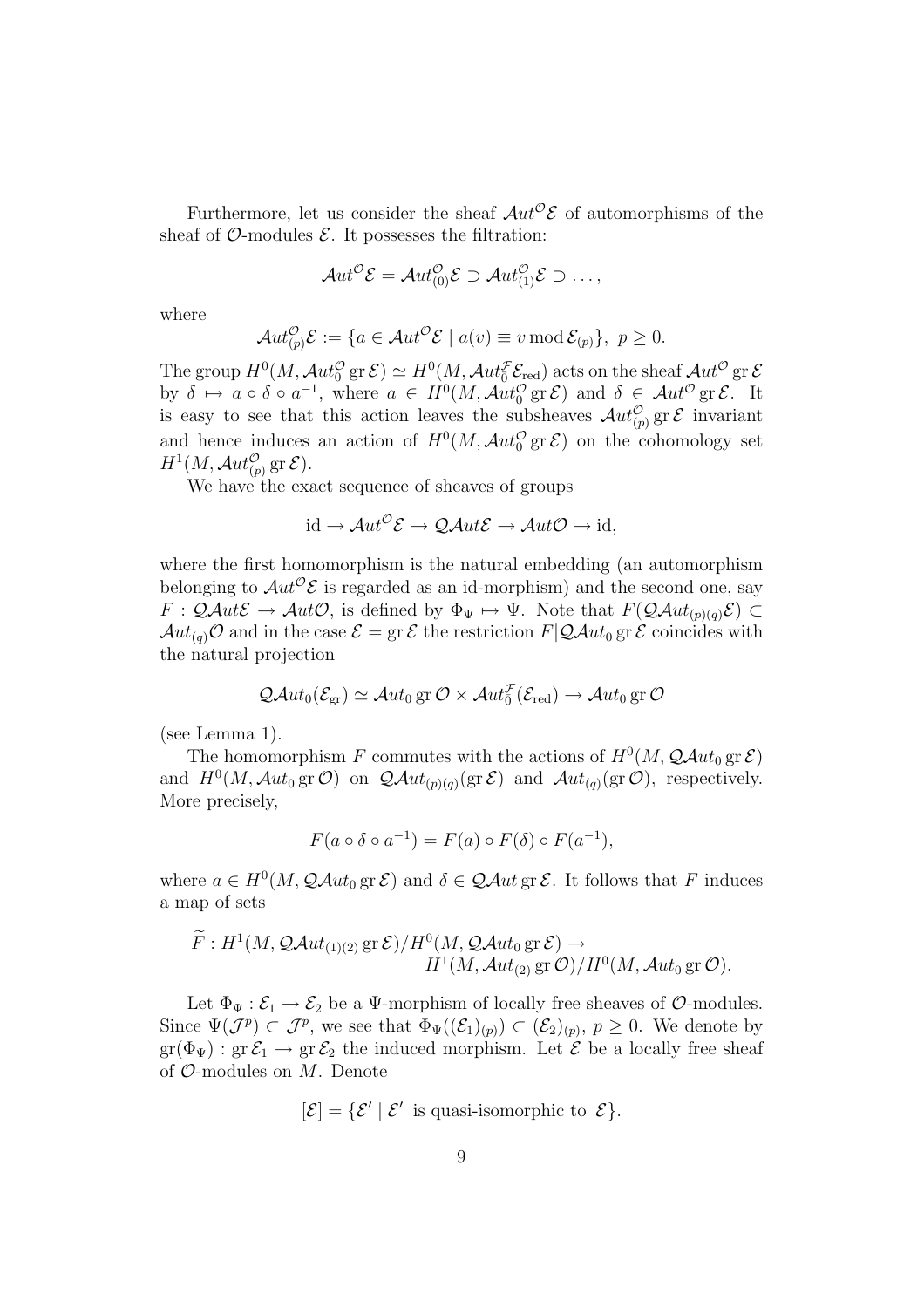**Theorem 2.** Let  $(M, \mathcal{O}_{gr})$  be a split supermanifold,  $S = S_{\bar{0}} \oplus S_{\bar{1}}$  be a  $\mathbb{Z}_2$ graded locally free sheaf of F-modules on M and  $\mathcal{E}_{gr} = \mathcal{O}_{gr} \otimes_{\mathcal{F}} \mathcal{S}$ . 1)We have a bijection

$$
\{[\mathcal{E}] \mid \text{gr}\,\mathcal{O}=\mathcal{O}_{\text{gr}},\ \text{gr}\,\mathcal{E}=\mathcal{E}_{\text{gr}}\} \overset{1:1}{\longleftrightarrow} H^1(M,\mathcal{Q}\mathcal{A}ut_{(1)(2)}\mathcal{E}_{\text{gr}})/H^0(M,\mathcal{Q}\mathcal{A}ut_0\mathcal{E}_{\text{gr}}).
$$

The unit  $\epsilon \in H^1(M, \mathcal{Q}Aut_{(1)(2)}\mathcal{E}_{gr})$  is fixed with respect to the action of the group  $H^0(M, \mathcal{Q}Aut_0\mathcal{E}_{\text{gr}})$ .

2) Let  $a \in H^1(M, \mathcal{A}ut_{(2)}\mathcal{O}_{gr})/H^0(M, \mathcal{A}ut_0\mathcal{O}_{gr})$ . Then there is a bijection between elements of the set  $\widetilde{F}^{-1}(a)$  and classes of isomorphic locally free sheaves on supermanifolds which are contained in  $[(M, \mathcal{O})]$ .

Proof. Let  $\mathcal E$  be a locally free sheaf of  $\mathcal O$ -modules on  $(M, \mathcal O)$  and  $\mathcal U = \{U_i\}$ be an open covering of M such that (1) and (3) are split over  $U_i$  and  $\mathcal{E}|_{U_i}$ are free. In this case  $(\text{gr } \mathcal{E})|_{U_i}$  are free sheaves of  $(\text{gr } \mathcal{O})$ -modules, too. We fix local bases  $(\hat{e}_j^i)$  and  $(\hat{f}_k^i)$  of the sheaves of F-modules  $(\mathcal{E}_{red})_{\bar{0}}|_{U_i}$  and  $(\mathcal{E}_{red})_{\bar{1}}|_{U_i}$ ,  $U_i \in \mathcal{U}$ , respectively.

We are going to define an isomorphism  $\delta_i: \mathcal{E}|_{U_i} \to (\text{gr } \mathcal{E})|_{U_i}$ . Let  $e_j^i \in \mathcal{E}_{\bar{0}}$ such that  $\alpha(e_j^i) = \hat{e}_j^i$  and  $f_k^i \in \mathcal{E}_{\bar{1}}$  such that  $\beta(f_k^i) = \hat{f}_k^i$ . Then  $(e_j^i, f_k^i)$ is a local basis of  $\mathcal{E}|_{U_i}$ . A splitting of (1) determines local isomorphisms  $\sigma_i: \mathcal{O}|_{U_i} \to \text{gr }\mathcal{O}|_{U_i}$ . We put

$$
\delta_i(\sum h_j e_j^i + \sum g_k f_k^i) = \sum \sigma_i(h_j)\hat{e}_j^i + \sum \sigma_i(g_k)\hat{f}_k^i, \ \ h_j, g_k \in \mathcal{O}.
$$

Obviously,  $\delta_i$  is an isomorphism. We put  $\gamma_{ij} := \sigma_i \circ \sigma_i^{-1}$  $j^{-1}$  and  $(g_{ij})_{\gamma_{ij}} := \delta_i \circ \delta_j^{-1}$  $\frac{-1}{j}$ . It is clear that  $(\gamma_{ij}) \in Z^1(\mathcal{U}, \mathcal{A}ut_{(2)}(\text{gr }\mathcal{O}))$  and

$$
((g_{ij})_{\gamma_{ij}}) \in Z^1(\mathcal{U}, \mathcal{Q}Aut_{(1)(2)}(\text{gr }\mathcal{E})).
$$

Conversely, if  $((g_{ij})_{\gamma_{ij}}) \in Z^1(\mathcal{U},\mathcal{Q}Aut_{(1)(2)}(\text{gr }\mathcal{E}))$ , we can construct a locally free sheaf of O-modules on  $(M, \mathcal{O}(\gamma_{ij}))$ , where  $(M, \mathcal{O}(\gamma_{ij}))$  is the supermanifold corresponding to the cocycle  $(\gamma_{ij}) \in Z^1(\mathcal{U}, \mathcal{A}ut_{(2)}$  gr $\mathcal{O})$  by the Green Theorem. Indeed, we have to identify gr  $\mathcal{E}|_{U_i}$  with gr $\mathcal{E}|_{U_j}$  over  $U_i \cap U_j$ using  $(g_{ij})_{\gamma_{ij}}$ .

The standard calculation shows that if two cocycles  $((g_{ij})_{\gamma_{ij}})$  and  $((g'_{ij})_{\gamma'_{ij}})$ are cohomologous, then the corresponding locally free sheaves of  $\mathcal{O}$ -modules are quasi-isomorphic and this quasi-isomorphism denoted by  $\Phi_{\Psi}$  has the property  $\text{gr}(\Phi_{\Psi}) = \text{id}_{\text{id}}$ . Conversely, if  $\Phi_{\Psi}: \mathcal{E} \to \mathcal{E}'$  is a quasi-isomorphism of locally free sheaves of  $\mathcal{O}$ -modules such that  $gr(\Phi_{\Psi}) = id_{id}$ , then the corresponding cocycles are cohomologous.

Let  $\mathcal E$  and  $\mathcal E'$  be two locally free sheaves of  $\mathcal O$ -modules on  $(M, \mathcal O)$  such that  $gr \mathcal{E} = gr \mathcal{E}' = \mathcal{E}_{gr}$ . Assume that  $\Phi_{\Psi} : \mathcal{E} \to \mathcal{E}'$  is an isomorphism. Then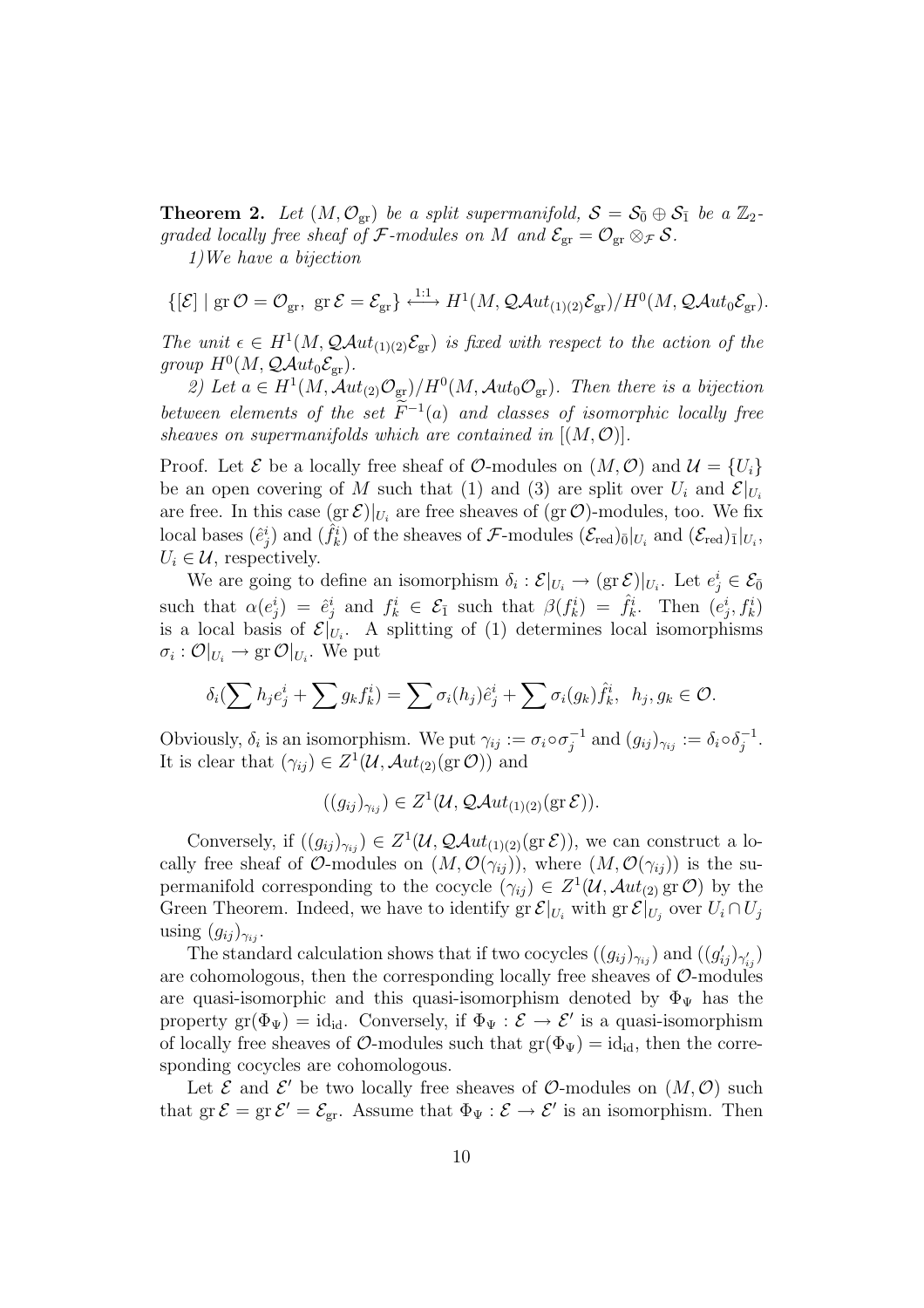$\mathrm{gr}(\Phi_{\Psi}) \in H^0(M, \mathcal{Q}Aut_0 \operatorname{gr} \mathcal{E}).$  Suppose that  $\mathcal E$  corresponds to  $(g_{ij})_{\gamma_{ij}} =$  $\delta_i \circ \delta_i^{-1}$  $\sigma_j^{-1}$ , where  $\gamma_{ij} = \sigma_i \circ \sigma_j^{-1}$  $j^{-1}$ , and  $\mathcal{E}'$  corresponds to  $(g'_{ij})_{\gamma'_{ij}} = \delta'_i \circ (\delta'_j)^{-1}$ , where  $\gamma'_{ij} = \sigma'_i \circ (\sigma'_j)^{-1}$ . There exist isomorphisms  $(\widetilde{\Phi}_i)_{\widetilde{\Psi}_i} : \text{gr } \mathcal{E}|_{U_i} \to \text{gr } \mathcal{E}|_{U_i}$ such that the following diagram is commutative:

$$
\begin{aligned}\n &\text{gr } \mathcal{E} |_{U_i} \xrightarrow{\quad (\widetilde{\Phi}_i)_{\widetilde{\Psi}_i}} \text{gr } \mathcal{E} |_{U_i} \\
 &\delta_i \uparrow \qquad \qquad \uparrow \delta'_i \cdot \\
 &\mathcal{E} |_{U_i} \xrightarrow{\quad \Phi_{\Psi}} \qquad \mathcal{E} |_{U_i}\n \end{aligned}
$$

Since  $\text{gr }\delta_i = \text{gr }\delta'_i$ , it follows that  $\text{gr}((\widetilde{\Phi}_i)_{\widetilde{\Psi}_i}) = \text{gr}(\Phi_{\Psi})$  and hence

$$
(\Theta_i)_{\Omega_i} := \mathrm{gr}(\Phi_{\Psi})^{-1} \circ (\widetilde{\Phi}_i)_{\widetilde{\Psi}_i} \in \mathcal{Q}\mathcal{A}ut_{(1)(2)} \,\mathrm{gr}\,\mathcal{E}.
$$

Further, we have

$$
(g_{ij}')_{\gamma'_{ij}} = \delta'_i \circ (\delta'_j)^{-1} = (\widetilde{\Phi}_i)_{\widetilde{\Psi}_i} \circ \delta_i \circ (\Phi_{\Psi})^{-1} \circ \Phi_{\Psi} \circ \delta_j^{-1} \circ ((\widetilde{\Phi}_j)_{\widetilde{\Psi}_j})^{-1} = (\widetilde{\Phi}_i)_{\widetilde{\Psi}_i} \circ (g_{ij})_{\gamma_{ij}} \circ ((\widetilde{\Phi}_j)_{\widetilde{\Psi}_j})^{-1} = \text{gr}(\Phi_{\Psi}) \circ (\Theta_i)_{\Omega_i} \circ (g_{ij})_{\gamma_{ij}} \circ (\Theta_j^{-1})_{\Omega_j^{-1}} \circ \text{gr}(\Phi_{\Psi})^{-1}.
$$

Hence, the cohomology classes corresponding to  $(g_{ij})_{\gamma_{ij}}$  and  $(g'_{ij})_{\gamma'_{ij}}$  belong to the same orbit of the group  $H^0(M, \mathcal{Q} \mathcal{A} u t_0 \mathcal{E}_{gr})$ .

Conversely, assume that  $b \in H^0(M, \mathcal{Q}Aut_0 \mathcal{E}_{gr})$  and  $(g'_{ij})_{\gamma'_{ij}} = b \circ (g_{ij})_{\gamma_{ij}} \circ$  $b^{-1}$ . Then  $\delta_i' \circ (\delta_j')^{-1} = b \circ \delta_i \circ \delta_j^{-1} \circ b^{-1}$  and we can define the  $j^{-1} \circ b^{-1}$  and we can define the isomorphism  $\Gamma: \mathcal{E} \to \mathcal{E}'$  by  $\Gamma|_{U_i} := (\delta_i')^{-1} \circ b \circ \delta_i$ , where  $\mathcal{E}$  and  $\mathcal{E}'$  correspond to  $(g_{ij})_{\gamma_{ij}}$  and  $(g'_{ij})_{\gamma'_{ij}}$  respectively.

Let  $a \in H^1(M, \mathcal{A}ut_{(2)}\mathcal{O}_{gr})/H^0(M, \mathcal{A}ut_0\mathcal{O}_{gr})$ . By Theorem 1 we may assign to each a the class of isomorphic supermanifolds  $[(M, O)]$ . From above it follows that there is a bijection between elements of the set  $\widetilde{F}^{-1}(a)$  and classes of isomorphic locally free sheaves on supermanifolds which are contained in  $[(M, \mathcal{O})]$ .

2.3. A classification theorem for locally free sheaves on a split supermanifold

Denote by  $[\mathcal{E}]_{\text{id}}$  the class of id-isomorphic (i.e., isomorphic) to  $\mathcal E$  locally free sheaves of  $\mathcal{O}$ -modules on a split complex supermanifold  $(M, \mathcal{O})$ .

**Theorem 3.** Let  $(M, \mathcal{O})$  be a split supermanifold,  $S = S_0 \oplus S_1$  be a  $\mathbb{Z}_2$ -graded locally free sheaf of F-modules on M and  $\mathcal{E}_{gr} = \mathcal{O} \otimes_{\mathcal{F}} \mathcal{S}$ . Then

$$
\{[\mathcal{E}]_{\text{id}} \mid \text{gr} \mathcal{E} = \mathcal{E}_{\text{gr}}\} \stackrel{1:1}{\longleftrightarrow} H^1(M, \mathcal{A}ut_{(1)}^{\mathcal{O}} \mathcal{E}_{\text{gr}}) / H^0(M, \mathcal{A}ut_0^{\mathcal{O}} \mathcal{E}_{\text{gr}}).
$$

Moreover, the unit  $\epsilon \in H^1(M, \mathcal{A}ut_{(1)}^{\mathcal{O}} \mathcal{E}_{gr})$  is a fixed point with respect to the action of the group  $H^0(M, \mathcal{A}ut_0^{\mathcal{O}} \mathcal{E}_{gr})$ .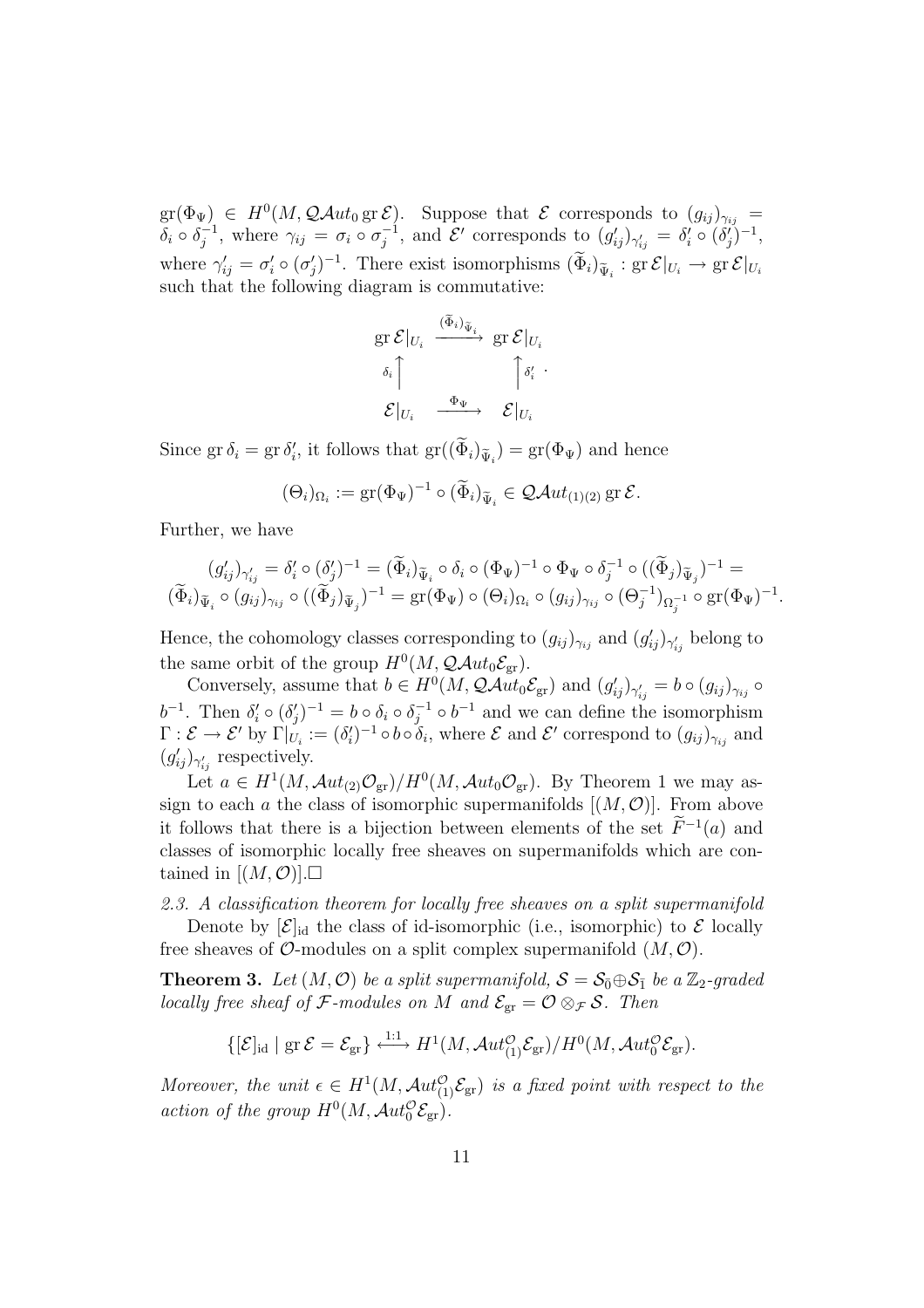Proof. Let us use the notations from the proof of Theorem 2. Since  $(M, \mathcal{O})$ is split, we may assume that  $\sigma_i = \sigma|_{U_i}$ , where  $\sigma$  is determined by a global splitting of (1). It follows that the cocycle  $(g_{ij})$  lies in  $Z^1(\mathcal{U}, \mathcal{A}ut_{(1)}^{\mathcal{O}}\mathcal{E}_{gr})$ . The rest of the proof is similar to that of Theorem  $2.\Box$ 

Note that the results of this subsection also hold for smooth supermanifolds. Recall that any smooth supermanifold is split by the Batchelor Theorem, see [3].

# 3. Locally free sheaves of modules on projective superspaces

In this subsection we will discuss two remarkable theorems about locally free sheaves on projective spaces, proved by Barth – Van de Ven – Tyurin and Birkhoff – Grothendieck, in the super-context.

3.1. Exact sequences corresponding to  $Aut^{\mathcal{O}}\mathcal{E}$ 

Let  $(M, \mathcal{O})$  be a split complex supermanifold and  $\mathcal E$  be a locally free sheaf of O-modules on M. Denote by  $\mathcal{E}nd^{\mathcal{O}}\mathcal{E}$  the sheaf of O-endomorphisms of  $\mathcal{E}$ . This sheaf possesses the filtration

$$
\mathcal{E}nd^{\mathcal{O}}\mathcal{E}=\mathcal{E}nd^{\mathcal{O}}_{(0)}\mathcal{E}\supset\mathcal{E}nd^{\mathcal{O}}_{(1)}\mathcal{E}\supset\ldots,
$$

$$
\mathcal{E}nd_{(p)}^{\mathcal{O}}\mathcal{E}:=\{A\in \mathcal{E}nd^{\mathcal{O}}\mathcal{E}\mid A(\mathcal{E}_{(q)})\subset \mathcal{E}_{(q+p)} \text{ for all } q\geq 0\}.
$$

The map

$$
\exp: \mathcal{E}nd_{(p)}^{\mathcal{O}}\mathcal{E} \to \mathcal{A}ut_{(p)}^{\mathcal{O}}\mathcal{E},
$$

given by the usual exp-series is a bijection of sheaves of sets for all  $p \geq 1$ due to the fact that  $log = (exp)^{-1}$  is well defined. In general it is not a homomorphism of sheaves of groups. We may define the map

$$
\lambda_p:Aut_{(p)}^{\mathcal{O}} \mathcal{E} \to \mathcal{E}nd_{(p)}^{\mathcal{O}} \mathcal{E}/\mathcal{E}nd_{(p+1)}^{\mathcal{O}} \mathcal{E}, \ p \ge 1,
$$

given by

$$
a \mapsto A + \mathcal{E}nd_{(p+1)}^{\mathcal{O}}, \text{ where } a = \exp(A).
$$

Clearly, it is a surjective homomorphism of sheaves of groups, and we have Ker  $\lambda_p = \mathcal{A}ut_{(p+1)}^{\mathcal{O}}\mathcal{E}$ . We will also consider the following subsheaves of  $\mathcal{E}nd^{\mathcal{O}}$  gr  $\mathcal E$ 

$$
\mathcal{E}nd_p^{\mathcal{O}}\mathrm{gr}\,\mathcal{E}:=\{A\in \mathcal{E}nd^{\mathcal{O}}\mathrm{gr}\,\mathcal{E}\mid A(\mathrm{gr}\,\mathcal{E}_q)\subset \mathrm{gr}\,\mathcal{E}_{p+q}\},\ p\geq 0.
$$

Then

$$
\mathcal{E}nd_{(p)}^{\mathcal{O}}\operatorname{gr}\mathcal{E}=\bigoplus_{q\geq p}\mathcal{E}nd_q^{\mathcal{O}}\operatorname{gr}\mathcal{E}.
$$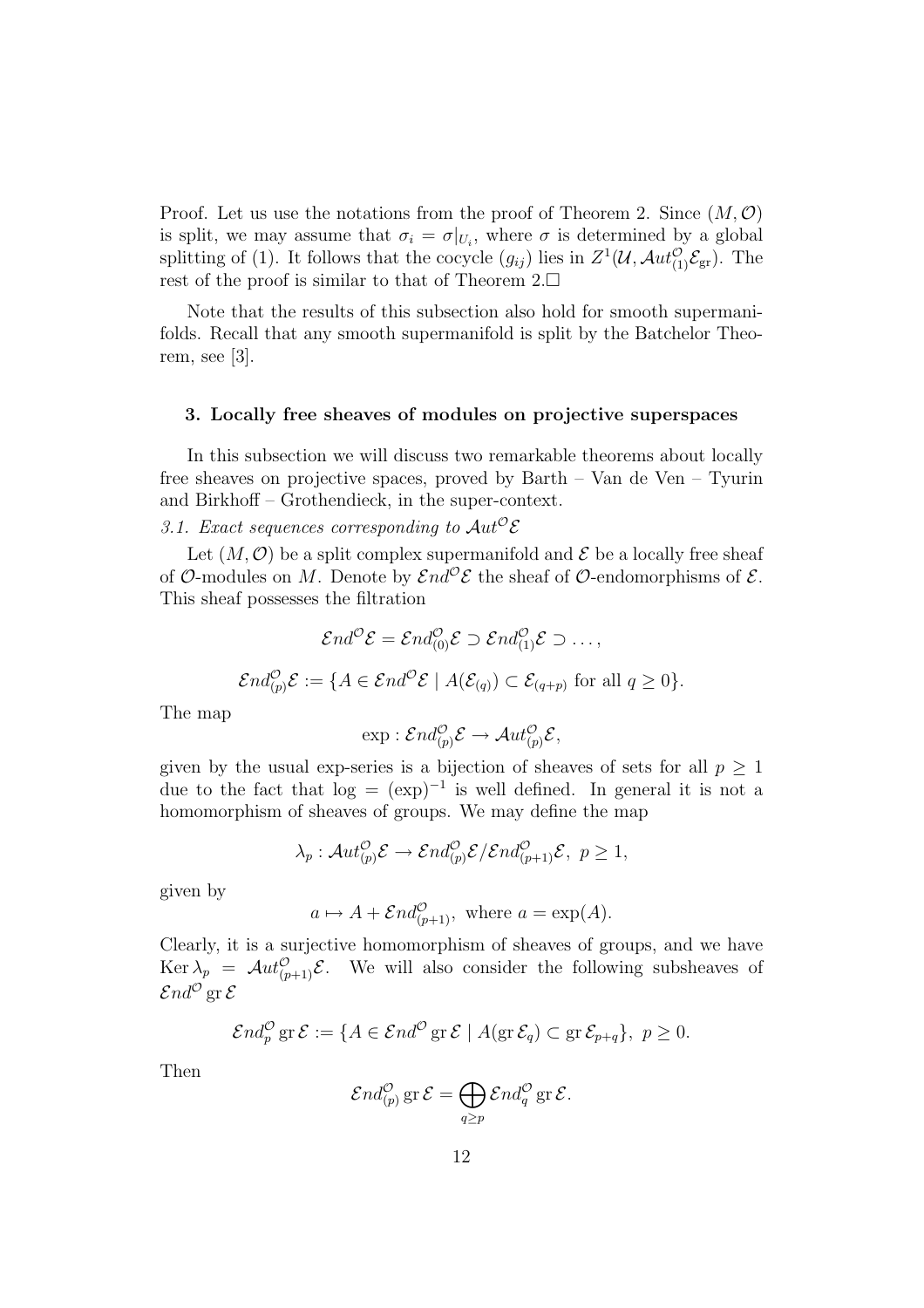It follows that

$$
\mathcal{E}nd_{(p)}^{\mathcal{O}}\operatorname{gr}\mathcal{E}/\mathcal{E}nd_{(p+1)}^{\mathcal{O}}\operatorname{gr}\mathcal{E}\simeq \mathcal{E}nd_{p}^{\mathcal{O}}\operatorname{gr}\mathcal{E}.
$$

Hence, we get the exact sequence

$$
0 \to \mathcal{A}ut_{(p+1)}^{\mathcal{O}} \operatorname{gr} \mathcal{E} \to \mathcal{A}ut_{(p)}^{\mathcal{O}} \operatorname{gr} \mathcal{E} \xrightarrow{\lambda_p} \mathcal{E}nd_p^{\mathcal{O}} \operatorname{gr} \mathcal{E} \to 0, \ p \ge 1.
$$
 (9)

The following lemma gives a description of the sheaf  $\mathcal{E} nd_p^{\mathcal{O}}$  gr $\mathcal{E}, p \geq 1$ , in terms of the sheaves  $\mathcal{O}$  and  $\mathcal{E}_{\text{red}}$ .

Lemma 2. We have

$$
\mathcal{E} nd_p^{\mathcal{O}} \operatorname{gr} \mathcal{E} \simeq \begin{array}{l} \left\{ \begin{array}{l} \operatorname{gr} \mathcal{O}_p \otimes ((\mathcal{E}_{\operatorname{red}})_{\bar{0}} \otimes (\mathcal{E}_{\operatorname{red}})_{\bar{1}}^* \oplus (\mathcal{E}_{\operatorname{red}})_{\bar{1}} \otimes (\mathcal{E}_{\operatorname{red}})_{\bar{0}}^*), \quad p \, \operatorname{is} \, \operatorname{odd}; \\ \operatorname{gr} \mathcal{O}_p \otimes ((\mathcal{E}_{\operatorname{red}})_{\bar{0}} \otimes (\mathcal{E}_{\operatorname{red}})_{\bar{0}}^* \oplus (\mathcal{E}_{\operatorname{red}})_{\bar{1}} \otimes (\mathcal{E}_{\operatorname{red}})_{\bar{1}}^*), \quad p \, \operatorname{is} \, \operatorname{even}. \end{array} \right. \end{array}
$$

Proof. Firstly, note that an endomorphism  $A \in \mathcal{E} nd_p^{\mathcal{O}}$  gr $\mathcal{E}$  is determined by its restriction  $A|_{\text{gr}\mathcal{E}_0}$ . Secondly,  $A|_{\text{gr}\mathcal{E}_0}$  :  $\text{gr}\mathcal{E}_0 \to \text{gr}\mathcal{E}_p$  is an *F*-linear map preserving the parity (2). The result follows from the relation gr  $\mathcal{E}_q \simeq$  $\operatorname{gr}\mathcal{O}_q\otimes\mathcal{E}_{\text{red}}.$   $\square$ 

Now we can recover the following well-known result, see [10, 17]:

**Proposition 1.** Let  $(M, \mathcal{O})$  be a smooth supermanifold and  $\mathcal{E}$  be a locally free sheaf of O-modules on M. Then  $\mathcal{E} \simeq \mathcal{O} \otimes_{\mathcal{F}} \mathcal{E}_{\text{red}}$ .

*Proof.* Indeed,  $(M, \mathcal{O})$  is split by the Batchelor Theorem, see [3]. In this case

$$
H^1(M, \mathcal{E}nd_p^{\mathcal{O}}\text{ gr } \mathcal{E}) = \{0\}
$$

by Lemma 2. Hence

$$
H^1(M, \mathcal{A}ut_{(1)}^{\mathcal{O}} \operatorname{gr} \mathcal{E}) = \{\epsilon\},
$$

by (9) and our assertion follows from Theorem  $3.\Box$ 

3.2. The Barth – Van de Ven – Tyurin Theorem for supermanifolds

Let us briefly recall the classical Barth – Van de Ven – Tyurin Theorem. Consider the sequence of complex projective spaces

$$
\mathbb{CP}^1 \xrightarrow{\varphi_1} \mathbb{CP}^2 \xrightarrow{\varphi_2} \dots,
$$

where  $\varphi_i$  are standard embeddings. (The inductive limit of this sequence is also called the *complex projective ind-space*  $\mathbb{CP}^{\infty}$  (see [6, 21] and more detailed [8].) We consider collections  $E = \{E_N\}_{N>1}$  of holomorphic vector bundles  $E_N$  of finite rank over  $\mathbb{CP}^N$ ,  $N \geq 1$ , such that  $\widetilde{\varphi}_N(E_{N+1}) = E_N$ . (Here we use the notation introduced in Subsection 2.2.) Such collections are also called *vector bundles over*  $\mathbb{CP}^{\infty}$ . Note that because of the compatibility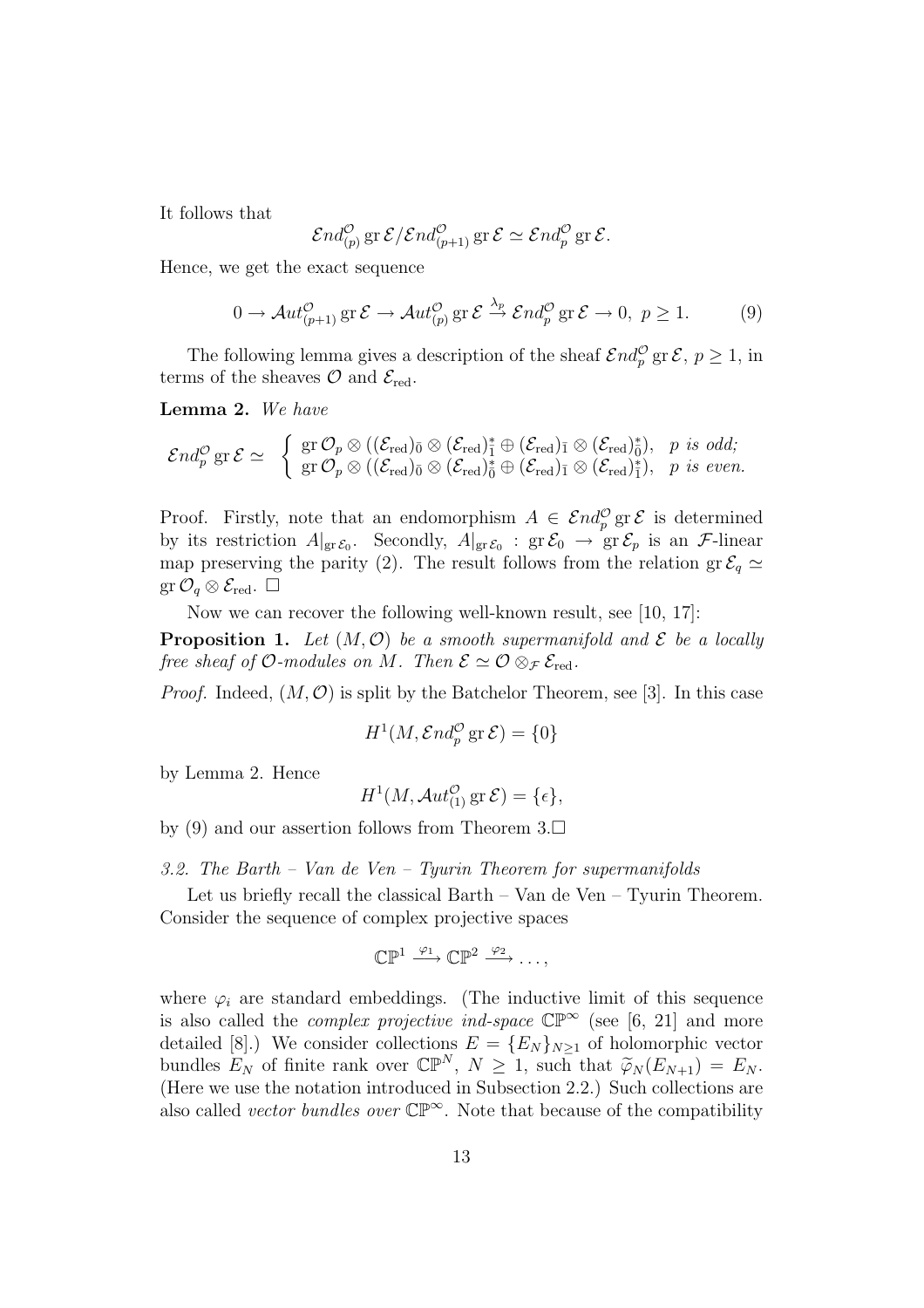conditions  $\widetilde{\varphi}_N(E_{N+1}) = E_N$  all vector bundles  $E_N$  have the same finite rank. Hence the notion of rank is well-defined for a collection E. If  $E = \{E_N\}_{N\geq 1}$ and  $E' = \{E'_N\}_{N\geq 1}$  are two such collections, then the collection  $E \oplus E' :=$  ${E_N \oplus E'_N}_{N\geq 1}$  is called the *direct sum* of E and E'. A morphism of collections  $f: E \to E'$  is a set  $\{f_N: E_N \to E'_N\}_{N \geq 1}$  of morphisms of vector bundles such that  $\widetilde{\varphi}_N \circ f_{N+1} = f_N \circ \widetilde{\varphi}_N$ . A morphism of two collections  $f : E \to E'$ is called an isomorphism if it possesses the inverse morphism.

Theorem 4. [Barth – Van de Ven – Tyurin]  $Any$  collection  $E =$  ${E_N}_{N\geq 1}$  of holomorphic vector bundles  $E_N$  of finite rank over  $\mathbb{CP}^N$  is isomorphic to a direct sum of collections  $E^i = \{E_N^i\}_{N \geq 1}$  of vector bundles  $E_N^i$ of rank 1.

For collections of rank 2 this result was proved by W. Barth and A. Van de Ven in [1], and for collections of arbitrary finite rank by A. Tyurin in [21].

A similar question may be considered in the case of complex supermanifolds. Recall that the *projective superspace*  $(M, \mathcal{O}) = \mathbb{C}\mathbb{P}^{n|m}$  of dimension  $n|m$  is a complex supermanifold with the reduction  $M = \mathbb{CP}^n$  and the structure sheaf  $\mathcal{O} = \bigwedge \mathcal{L}(-1)^m$ , where  $\mathcal{L}(-1)$  is the sheaf of  $\mathcal{F}$ -modules inverse to the sheaf  $\mathcal{L}(1)$ , which corresponds to a hyperplane in  $\mathbb{CP}^n$ . The classical homogeneous coordinates  $z_0, ..., z_n$  on  $\mathbb{CP}^n$  can be supplemented by odd homogeneous coordinates  $\zeta_1, ..., \zeta_m$ , giving rise to the system of homogeneous coordinates on  $\mathbb{CP}^{n|m}$ . (See [13] for details.)

Let us consider the sequence of projective superspaces

$$
\mathbb{C}\mathbb{P}^{1|k_1} \xrightarrow{\varphi_1} \mathbb{C}\mathbb{P}^{2|k_2} \xrightarrow{\varphi_2} \ldots,
$$

where  $k_i \leq k_{i+1}$  and  $\varphi_i$  are standard embeddings, i.e any map  $\varphi_i : \mathbb{CP}^{i|k_i} \to$  $\mathbb{CP}^{i+1|k_{i+1}}$  is given in homogeneous coordinates  $(z_j, \zeta_r)$  and  $(z'_s, \zeta'_t)$  on  $\mathbb{CP}^{i|k_i}$ and  $\mathbb{CP}^{i+1|k_{i+1}}$  respectively by

$$
z'_{s} = z_{s}, \ s = 1, \cdots, i, \ z_{i+1} = 0;
$$
  

$$
\zeta'_{t} = \zeta_{t}, \ t = 1, \cdots, k_{i}, \ \zeta'_{t} = 0, \ t = k_{i} + 1, \cdots, k_{i+1}.
$$

We study collections  $\mathcal{E} = {\mathcal{E}_n}_{n \ge 1}$  of locally free sheaves  $\mathcal{E}_n$  of finite rank over  $\mathbb{CP}^{n|k_n}$ ,  $n \geq 1$ , such that  $\widetilde{\varphi}_n(\widetilde{\mathcal{E}_{n+1}}) = \mathcal{E}_n$ . A morphism of two collections and their direct sum are defined similarly to the classical case. We are going to prove the following theorem:

**Theorem 5.** Any collection  $\mathcal{E} = {\mathcal{E}_n}_{n>1}$  of locally free sheaves  $\mathcal{E}_n$  of finite rank over  $\mathbb{CP}^{n|k_n}$  is isomorphic to a direct sum of collections  $\mathcal{E}^i = {\{\mathcal{E}_n^i\}}_{n\geq 1}$ of locally free sheaves  $\mathcal{E}_n^i$  of rank 1|0 or 0|1.

Proof. Note that  $\mathcal{E}_{\text{red}} = \{(\mathcal{E}_n)_{\text{red}}\}$  is the collection of locally free sheaves such that  $\widetilde{(\varphi_i)}_{\text{red}}((\mathcal{E}_{i+1})_{\text{red}}) = (\mathcal{E}_i)_{\text{red}}$  and  $(\varphi_i)_{\text{red}} : \mathbb{CP}^i \to \mathbb{CP}^{i+1}$  are standard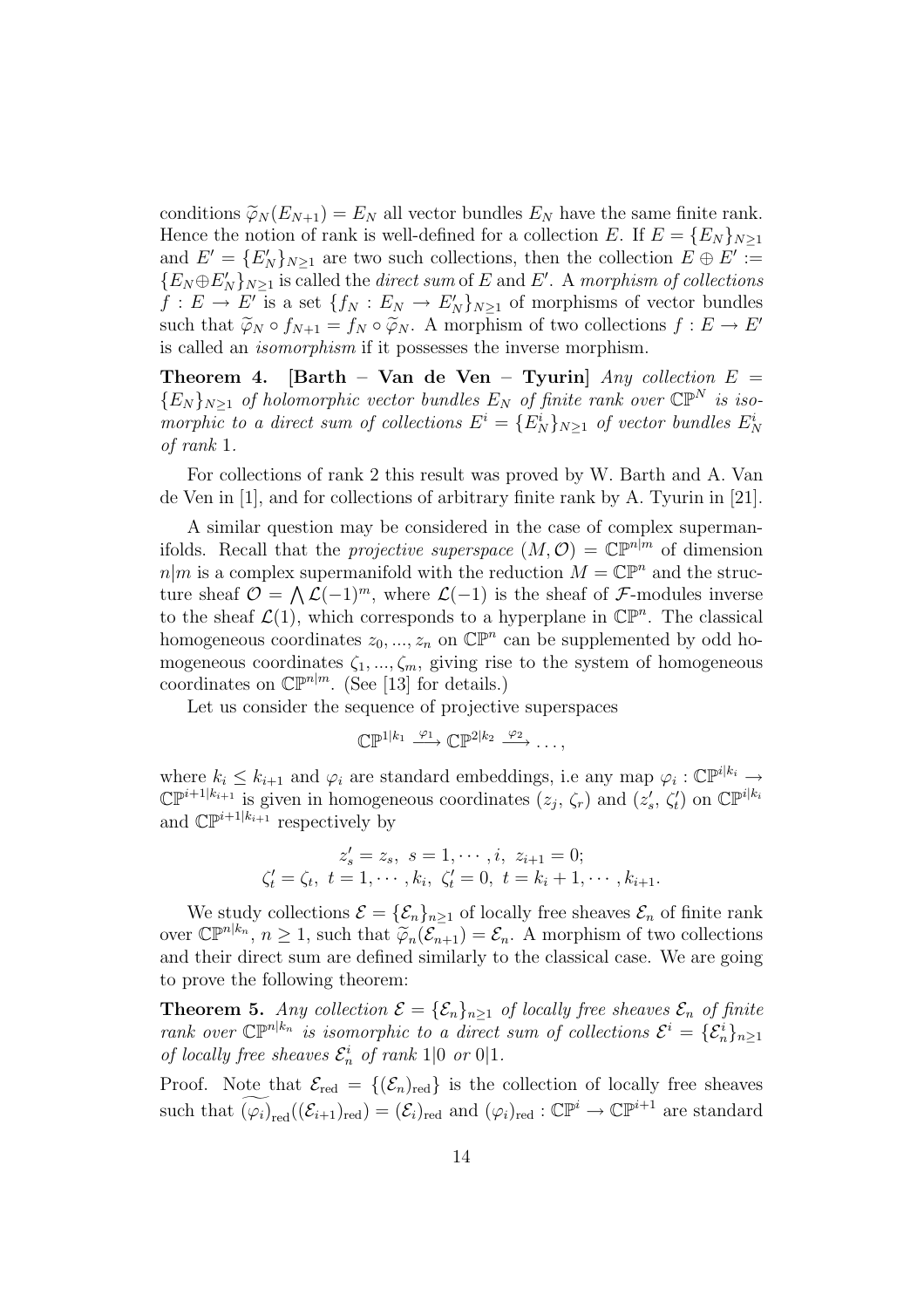embeddings. By Theorem 4 we have  $\mathcal{E}_{\text{red}} \simeq$  $\overline{a}$  $r \mathcal{S}^r$ , where  $\mathcal{S}^r = \{\mathcal{S}^r_n\}$  is a collection of locally free sheaves of rank 1 (and of super-rank 1|0 or 0|1). Hence the collection  $gr \mathcal{E} = \{ gr \mathcal{E}_n \}$ , where we identify  $gr \mathcal{E}_n = \mathcal{O}_{\mathbb{CP}^n} \otimes (\mathcal{E}_n)_{red}$ , is isomorphic to the collection  $\{ \mathcal{O}_{\mathbb{C}\mathbb{P}^n} \otimes \bigoplus_r \mathcal{S}_n^r \}.$ 

Our aim is to show that  $\mathcal{E} \simeq \text{gr } \mathcal{E}$ . Using Lemma 2 and the well-known fact:  $H^1(\mathbb{CP}^n, \mathcal{L}(r)) = \{0\}$  for  $n > 1$  and any  $r \in \mathbb{Z}$ , we conclude that  $H^1(\mathbb{CP}^n, \mathcal{E}nd_p^{\mathcal{O}_{\mathbb{CP}^n}}(\text{gr }\mathcal{E}_n)) = \{0\}$  for  $p \geq 1$  and  $n > 1$ . Hence, by the sequence (9) we get

$$
H^1(\mathbb{CP}^n, \mathcal{A}ut_{(1)}^{\mathcal{O}_{\mathbb{CP}^n}}(\text{gr }\mathcal{E}_n)) = \{\epsilon\} \text{ for } n > 1.
$$

It follows by Theorem 3 that the following isomorphisms

$$
f_n: \mathcal{E}_n \stackrel{\sim}{\longrightarrow} \operatorname{gr} \mathcal{E}_n = \sum_r \mathcal{O}_{\mathbb{CP}^n} \otimes \mathcal{S}_n^r.
$$

exist. Let us show that we can choose the isomorphisms  $f_n$  in such a way that they commute with pullbacks of the bundles. Fix an isomorphism  $f_n$ . Let us construct an isomorphism

$$
f'_{n+1} : \mathcal{E}_{n+1} \stackrel{\sim}{\longrightarrow} \mathcal{O}_{\mathbb{C}\mathbb{P}^{n+1}} \otimes (\mathcal{E}_{n+1})_{\mathrm{red}}
$$

such that  $\widetilde{\varphi}_n \circ f'_{n+1} = f_n \circ \widetilde{\varphi}_n$ . Denote by  $\mathcal{I}_n$  the sheaf of ideals corresponding to the subsupermanifold determined by the mapping  $\varphi_n : \mathbb{CP}^{n|k_n} \to \mathbb{CP}^{n+1|k_{n+1}}$ . By definition we have

$$
\mathcal{E}_n = \widetilde{\varphi}_n(\mathcal{E}_{n+1}) = (\varphi_n)_{\text{red}}^*(\mathcal{E}_{n+1}/\mathcal{I}_n \mathcal{E}_{n+1}),
$$
  
gr  $\mathcal{E}_n = \widetilde{\varphi}_n(\text{gr }\mathcal{E}_{n+1}) = (\varphi_n)_{\text{red}}^*(\text{gr }\mathcal{E}_{n+1}/\mathcal{I}_n \text{ gr }\mathcal{E}_{n+1}).$ 

Denote by  $\mathcal{B}_n$  the sheaf of automorphisms of the sheaf of  $(\varphi_n)_{\text{red} *}(\mathcal{O}_{\mathbb{C}\mathbb{P}^n}) =$  $\mathcal{O}_{\mathbb{C}\mathbb{P}^{n+1}}/\mathcal{I}_n\mathcal{O}_{\mathbb{C}\mathbb{P}^{n+1}}$ -modules gr $\mathcal{E}_{n+1}/\mathcal{I}_n$  gr $\mathcal{E}_{n+1}$  and by  $(\mathcal{B}_n)_{(1)}$  the following subsheaf of  $\mathcal{B}_n$ :

$$
(\mathcal{B}_n)_{(1)} := \{ a \in \mathcal{B}_n \mid a(v) = v \operatorname{mod}(\operatorname{gr} \mathcal{E}_{n+1}/\mathcal{I}_n \operatorname{gr} \mathcal{E}_{n+1})_{(1)} \},
$$

where  $(\text{gr }\mathcal{E}_{n+1}/\mathcal{I}_n \text{ gr }\mathcal{E}_{n+1})_{(1)}$  is the image of  $(\text{gr }\mathcal{E}_{n+1})_{(1)}$  by the natural homomorphism  $\operatorname{gr} \mathcal{E}_{n+1} \to \operatorname{gr} \mathcal{E}_{n+1}/\mathcal{I}_n$  gr $\mathcal{E}_{n+1}$ . Note that we have  $\operatorname{supp}((\mathcal{B}_n)_{(1)}) =$  $\varphi_{\text{red}}(\mathbb{CP}^n)$  and  $\varphi_{\text{red}}^*((\mathcal{B}_n)_{(1)}) = \mathcal{A}ut_{(1)}^{\mathcal{O}_{\mathbb{CP}^n}}(\text{gr }\mathcal{E}_n).$ 

Further, any automorphism from  $\mathcal{A}ut_{(1)}^{\mathcal{O}_{\mathbb{CP}^n}}(\text{gr }\mathcal{E}_{n+1})$  preserves  $\mathcal{I}_n$  gr $\mathcal{E}_{n+1}$ . Hence, we have a homomorphism of sheaves

$$
F_n: \mathcal{A}ut_{(1)}^{\mathcal{O}_{\mathbb{CP}^n}}(\text{gr }\mathcal{E}_{n+1}) \to (\mathcal{B}_n)_{(1)},
$$

which is surjective, because we always can find local preimages of elements of  $(\mathcal{B}_n)_{(1)}$ . Denote by  $\mathcal{A}_n$  the kernel of  $F_n$ . Let us choose a Stein cover  $\mathcal{U} = \{U_i\}$ of  $\mathbb{CP}^{n+1}$  such that

$$
0 \to \mathcal{A}_n(U_i) \to \mathcal{A}ut_{(1)}^{\mathcal{O}_{\mathbb{C}\mathbb{P}^{n+1}}}(\text{gr }\mathcal{E}_{n+1})(U_i) \to (\mathcal{B}_n)_{(1)}(U_i) \to 0.
$$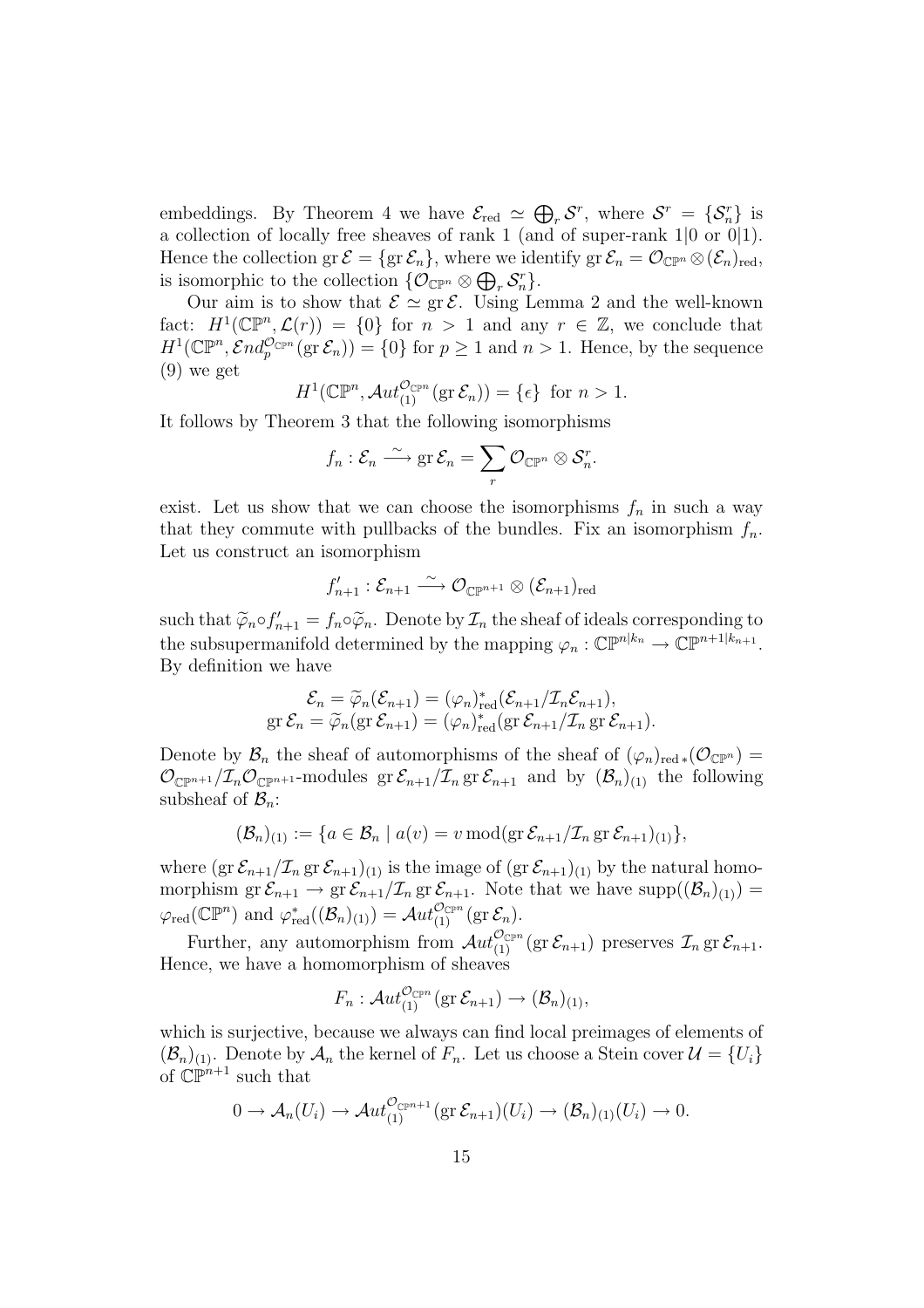is exact for any i. Assume also that  $\mathcal U$  satisfies the conditions mentioned in the proof of Theorem 2. Denote by

$$
(g_{ij}^n) \in Z^1(\mathcal{U}, (\mathcal{B}_n)_{(1)})
$$
 and  $(g_{ij}^{n+1}) \in Z^1(\mathcal{U}, \mathcal{A}ut_{(1)}^{\mathcal{O}_{\mathbb{CP}^n}}(\text{gr }\mathcal{E}_{n+1}))$ 

the cocycles corresponding to  $\mathcal{E}_n$  and  $\mathcal{E}_{n+1}$  by Theorem 3. Recall that  $g_{ij}^n =$  $\delta_i^n \circ (\delta_j^n)^{-1}$ , where  $\delta_i^n : \mathcal{E}_n|_{U_i} \to \text{gr } \mathcal{E}_n|_{U_i}$  is the isomorphism from Theorem 2 assuming in addition that  $\sigma_i = \text{id}$  for any i. Similarly,  $g_{ij}^{n+1} = \delta_i^{n+1}$  $i^{n+1} \circ (\delta_j^{n+1})$  $\binom{n+1}{j}$ -1. Since  $\widetilde{\varphi}(\mathcal{E}_{n+1}) = \mathcal{E}_n$ , we may assume that  $\widetilde{\varphi}^n \circ \delta_i^{n+1}$  $\tilde{u}_i^{n+1}|_{U_i} = \delta_i^n \circ \tilde{\varphi}^n|_{U_i}$ . Therefore,  $F_n(g_{ij}^{n+1}) = g_{ij}^n.$ 

We have shown that  $(g_{ij}^n) \sim \epsilon$ , hence there are  $\alpha_i^n \in \mathcal{B}_{(1)}(U_i)$  such that  $(\alpha_i^n)^{-1} \circ g_{ij}^n \circ \alpha_j^n = id.$  Using the surjectivity of  $F_n|_{U_i}$ , we may choose  $\alpha_i^{n+1} \in$  $F_n^{-1}(\alpha_i^n)$ . Then  $(h_{ij}) \in H^1(\mathcal{U}, \mathcal{A}_n)$ , where  $h_{ij} = (\alpha_i^{n+1})$  $(i^{n+1})^{-1} \circ g_{ij}^{n+1} \circ \alpha_j^{n+1}$  $i^{n+1}$ . It is easy to see that

$$
\mathcal{A}_n = \exp(\;(\mathcal{I}_n)_{\bar{0}} \otimes ((\mathcal{E}_\mathrm{red})_{\bar{0}} \otimes (\mathcal{E}_\mathrm{red})_{\bar{1}}^* \oplus (\mathcal{E}_\mathrm{red})_{\bar{1}} \otimes (\mathcal{E}_\mathrm{red})_{\bar{0}}^*) \oplus \\ (\mathcal{I}_n)_{\bar{1}} \otimes ((\mathcal{E}_\mathrm{red})_{\bar{0}} \otimes (\mathcal{E}_\mathrm{red})_{\bar{0}}^* \oplus (\mathcal{E}_\mathrm{red})_{\bar{1}} \otimes (\mathcal{E}_\mathrm{red})_{\bar{1}}^*).
$$

Therefore, we get, as for  $\mathcal{A}ut_{(1)}^{\mathcal{O}_{\mathbb{CP}^n}}(\text{gr }\mathcal{E}_n)$ , that  $H^1(\mathbb{CP}^{n+1},\mathcal{A}_n)=\{\epsilon\}$ . Therefore, there are  $\beta_i \in \mathcal{A}_n(U_i)$  such that  $h_{ij} = \beta_i \circ \beta_i^{-1}$  $j^{-1}$ . Denote

$$
f'_{n+1}|_{U_i} := \beta_i^{-1} \circ (\alpha_i^{n+1})^{-1} \circ \delta_i^{n+1}.
$$

By construction, we have  $\tilde{\varphi}_n \circ f'_{n+1} = f_n \circ \tilde{\varphi}_n$ . The proof is complete.

3.3. About the Birkhoff – Grothendieck Theorem for supermanifolds.

In this subsection we will show that the Birkhoff – Grothendieck Theorem: Any finite rank vector bundle on the complex projective space  $\mathbb{CP}^1$  is isomorphic to a direct sum of line bundles

does not hold true for the projective superspace  $\mathbb{CP}^{1|n}$ , where  $n \geq 1$ . Denote by  $\mathcal{O}_n$  the structure sheaf of  $\mathbb{CP}^{1|n}$  and by  $i_n$  the standard embedding  $\mathbb{CP}^{1|1} \to$  $\mathbb{CP}^{1|n}, n \geq 1$ . Clearly, there is a map  $j_n : \mathbb{CP}^{1|n} \to \mathbb{CP}^{1|1}, n \geq 1$ , such that  $j_n^* : \mathcal{O}_1 \to \mathcal{O}_n$  is injective and  $j_n \circ i_n = id$ . Let  $\mathcal{E}_1$  be a locally free sheaf of  $\mathcal{O}_1$ -modules. Denote

$$
\mathcal{E}_n:=\mathcal{O}_n\otimes_{j_n^*(\mathcal{O}_1)}\mathcal{E}_1.
$$

Then  $\mathcal{E}_n$  is also locally free and  $\mathcal{E}_n$  is an extension of  $\mathcal{E}_1$ . In other words, we have proved that any locally free sheaf on  $\mathbb{CP}^{1|1}$  admits an extension to  $\mathbb{CP}^{1|n}$ . It follows that to prove our assertion it is sufficient to show that there exists a locally free sheaf of  $\mathcal{O}_1$ -modules of rank  $\geq 2$ , which is not a direct sum of two locally free sheaves of rank 1|0 or 0|1.

Let us study firstly line bundles on  $\mathbb{CP}^{1|1}$ . By (9) we get that  $\mathcal{A}ut_{(1)}^{\mathcal{O}_1}$  gr  $\mathcal{E} \simeq$  $\mathcal{E}nd_1^{\mathcal{O}_1}$  gr  $\mathcal{E}$  for any rank and from Lemma 2 it follows that  $\mathcal{E}nd_1^{\mathcal{O}_1}$  gr  $\mathcal{E} = \{0\}$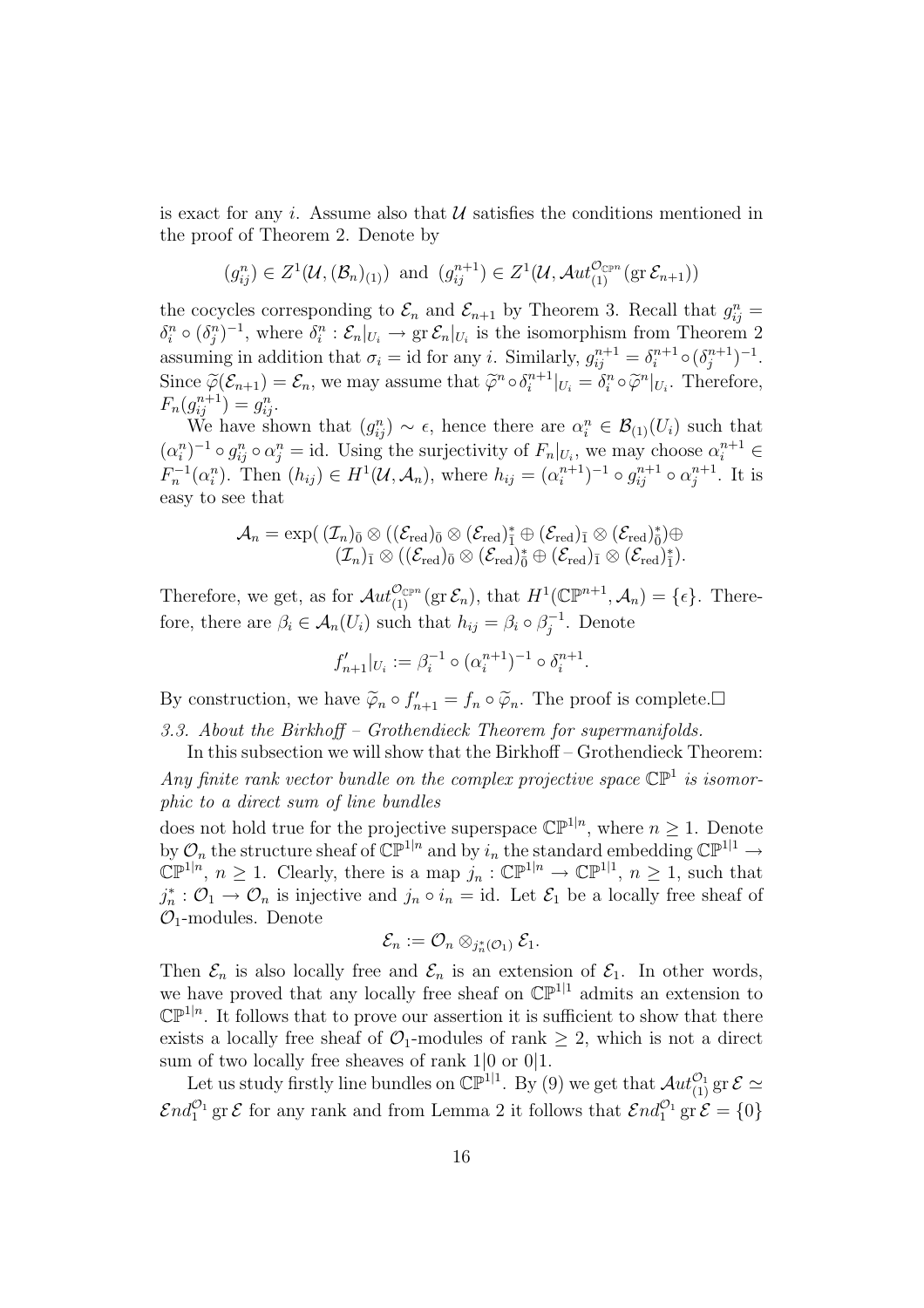if rank gr  $\mathcal{E} = 10$  or 0.1. Therefore, by Theorem 3 any line bundle  $\mathcal{E}$  is isomorphic to  $gr \mathcal{E}$ .

Further, let  $(\mathcal{E}_{red})_{\bar{0}} = \mathcal{L}(0),$   $(\mathcal{E}_{red})_{\bar{1}} = \mathcal{L}(-1)$  and  $\mathcal{E}_{gr} = \mathcal{O}_1 \otimes ((\mathcal{E}_{red})_{\bar{0}} \oplus$  $(\mathcal{E}_{\text{red}})_{\bar{1}}$ ). Then

$$
H^1(\mathbb{CP}^1, \mathcal{E}nd_1^{\mathcal{O}_1}\mathcal{E}_{\text{gr}}) \simeq H^1(\mathbb{CP}^1, \mathcal{L}(-2)) \simeq \mathbb{C}.
$$

Using the fact that the unit 1-cohomology class is a fixed point for the action of  $H^0(\mathbb{CP}^1, \mathcal{A}ut_0^{\mathcal{O}_1}\mathcal{E}_{gr})$  on  $H^1(\mathbb{CP}^1, \mathcal{A}ut_{(1)}^{\mathcal{O}_1}\mathcal{E}_{gr})$ , we see that there is a locally free sheaf of  $\mathcal{O}_1$ -modules  $\mathcal E$  such that  $\overline{\text{gr}} \mathcal E = \mathcal E_{\text{gr}}$ , but  $\mathcal E$  is not isomorphic to  $\mathcal{E}_{\text{gr}}$ .

#### 4. The tangent sheaf of a split supermanifold.

Let us recall some well-known facts about the tangent sheaf  $\mathcal{T} = \mathcal{D}er\mathcal{O}$ Let us recall some well-known facts about the tangent sheaf  $T = Derc$ <br>of a split supermanifold  $(M, \mathcal{O}) \simeq (M, \Lambda \mathcal{G})$ . First, the sheaf  $T$  is Z-graded (not only  $\mathbb{Z}_2$ -graded):  $\overline{a}$ 

$$
\mathcal{T}=\bigoplus_{p\geq -1}\mathcal{T}_p,
$$

where

$$
\mathcal{T}_p := \{ v \in \mathcal{T} \mid v(\mathcal{O}_q) \subset \mathcal{O}_{p+q} \text{ for all } q \ge 0 \}, \ p \ge -1.
$$

Second, the following sequence

$$
0 \to \bigwedge^{p+1} \mathcal{G} \otimes \mathcal{G}^* \stackrel{\delta}{\longrightarrow} \mathcal{T}_p \stackrel{\gamma}{\longrightarrow} \bigwedge^p \mathcal{G} \otimes \Theta \to 0, \ p \ge -1, \tag{10}
$$

where  $\Theta$  is the tangent sheaf of M, is exact (see [15] or [19], Formula (12)). The mapping  $\gamma$  is the restriction of a derivation of degree p onto the subsheaf  $\mathcal{F} \subset \mathcal{O}$  of (holomorphic) functions on M, see Subsection 2, and  $\delta$  identifies any sheaf homomorphism  $\mathcal{G} \to \bigwedge^{p+1} \mathcal{G}$  with a derivation of degree p that is zero on  $\mathcal{F}.$ 

Denote by  $\mathbb{G}$  the (holomorphic) vector bundle corresponding to  $\mathcal{G}$ . It is well known that the sequence  $(10)$  is split iff  $\mathbb{G}$  possesses a (holomorphic) connection, see e.g. [19], Formula (13). More precisely, by a (holomorphic) connection in a vector bundle  $\mathbb{G} \to M$  over a complex manifold M we mean a bilinear map

$$
\nabla:\Theta\times\mathcal{G}\to\mathcal{G}
$$

satisfying the following conditions:

•  $\nabla_{fX} s = f \nabla_X s,$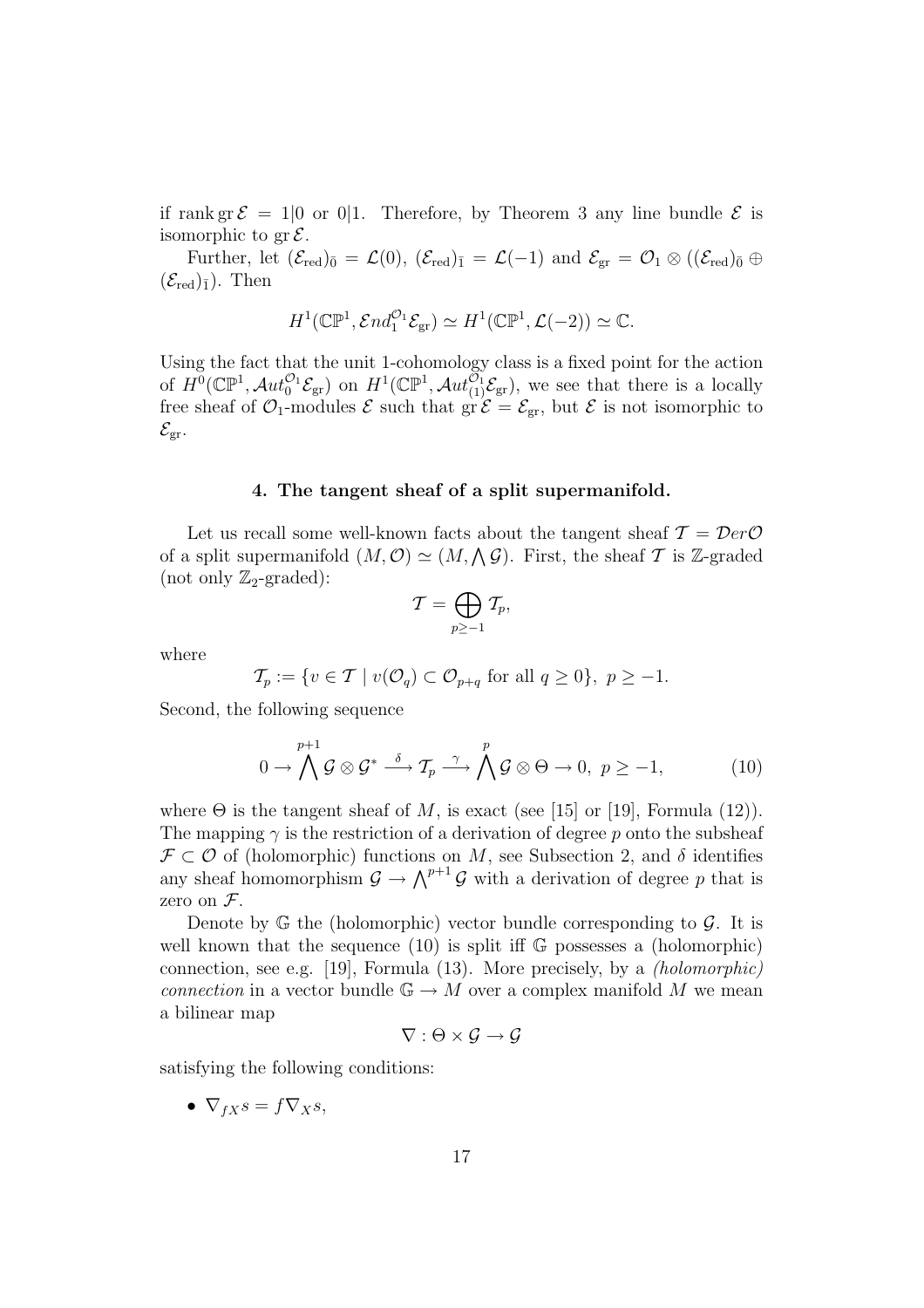• 
$$
\nabla_X(fs) = f\nabla_X s + X(f)s,
$$

where  $f \in \mathcal{F}, X \in \Theta$  and  $s \in \mathcal{G}$ . If  $\nabla$  and  $\nabla'$  are connections in  $\mathbb{G} \to M$ and  $\mathbb{G}' \to M$  respectively, the tensor product connection  $\nabla \otimes \nabla'$  in  $\mathbb{G} \otimes \mathbb{G}'$  is well defined. Recall that

$$
(\nabla \otimes \nabla')_X(s \otimes s') = \nabla_X(s) \otimes s' + s \otimes \nabla'_X(s').
$$

It is easy to see that the tensor product connection  $\nabla \otimes \cdots \otimes \nabla$  in  $\mathbb{G} \otimes \cdots \otimes \mathbb{G}$ The star as the connection  $V \otimes \cdots \otimes V$  in  $\mathbb{Q} \otimes (p\text{-times})$  induces the *wedge product connection*  $\wedge^p \nabla$  in  $\wedge^p \mathbb{G}, p > 0$ .

Let  $\nabla$  be a connection on G. Then to each  $X \in \Theta$  we may assign a vector Let  $V$  be a connection on  $\mathbb{G}$ . Then to each  $\Lambda \in \mathfrak{S}$ <br>field  $Y_X$  on  $(M, \mathcal{O}) \simeq (M, \Lambda \mathcal{G})$  of degree 0 defined by

$$
Y_X(f) = X(f), f \in \mathcal{F}, Y_X(f) = (\wedge^p \nabla)_X(f), f \in \bigwedge^p \mathcal{G},
$$

The Leibniz rule for  $Y_X$  follows from the definitions of a connection and of a wedge product connection. Consider the sequence (10) for  $p = 0$ 

$$
0 \to \mathcal{G} \otimes \mathcal{G}^* \stackrel{\delta}{\longrightarrow} \mathcal{T}_0 \stackrel{\gamma}{\longrightarrow} \Theta \to 0. \tag{11}
$$

We have just shown that the connection  $\nabla$  defines a splitting of (11) by  $X \mapsto Y_X$ . The converse statement is also true: if we have a splitting i of (11), we may define the connection  $\nabla_i$  by

$$
(\nabla_i)_X(s) := i(X)(s), \ s \in \mathcal{G}.
$$

Note that the curvature tensor of  $\nabla = \nabla_i$ 

$$
R(X,Y) = \nabla_X \circ \nabla_Y - \nabla_Y \circ \nabla_X - \nabla_{[X,Y]} = ([i(X), i(Y)] - i([X,Y]))|_{\mathcal{G}}
$$

measures the failure of i to be a homomorphism of sheaves of Lie algebras.

**Theorem 6.** Let  $(M, \mathcal{O}_M) \simeq (M, \Lambda \mathcal{G})$  be a (holomorphic) split supermanifold and  $T$  the tangent sheaf. The following conditions are equivalent:

- 1. the sheaf  $\mathcal T$  corresponds to the unit 1-cohomology class with values in  $\mathcal{A}ut_{(1)}^{\mathcal{O}}$  gr  $\mathcal T$  by Theorem 3;
- 2. G possesses a (holomorphic) connection.

Proof. By the discussion above we have only to prove that  $\mathcal T$  corresponds to the trivial 1-cocycle of  $H^1(M, \mathcal{A}ut_{(1)}^{\mathcal{O}} \operatorname{gr} \mathcal{T})$  if and only if the sequence (11) splits. Let  $\theta_0 : \Theta \to \mathcal{T}_0$  be a splitting of (11). Then the sequence (10)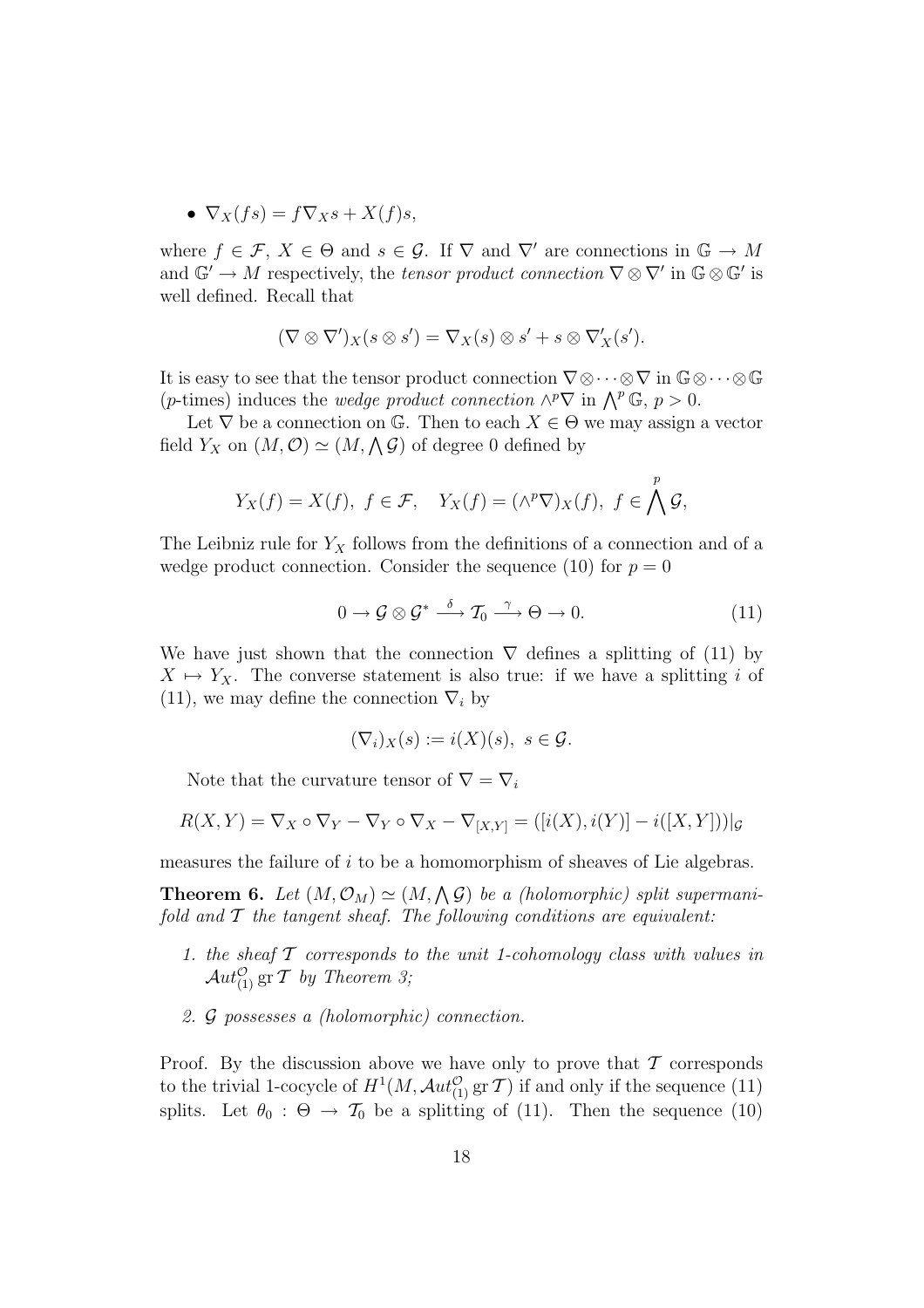splits for all  $p \geq 0$ , we may define the splitting  $\theta_p : \bigwedge^p \mathcal{G} \otimes \Theta \to \mathcal{T}_p$  by  $\theta_p(f \otimes v) = f\theta_0(v)$ . It follows that

$$
\mathcal{T}_p \simeq \bigwedge^p \mathcal{G} \otimes \Theta \oplus \bigwedge^{p+1} \mathcal{G} \otimes \mathcal{G}^*.
$$

Hence,

$$
\mathcal{T} \simeq \bigwedge \mathcal{G} \otimes (\mathcal{G}^* \oplus \Theta) \simeq \bigwedge \mathcal{G} \otimes (\mathcal{T}_{\text{red}}) = \text{gr} \, \mathcal{T}.
$$

Conversely, since the unit cocycle of  $H^1(M, \mathcal{A}ut_{(1)}^{\mathcal{O}}\mathop{\mathrm{gr}}\nolimits \mathcal{T})$  is a fixed point with respect to the action of  $H^0(M, \mathcal{A}ut_0^{\mathcal{O}}\text{ gr }T)$ , there is an isomorphism  $\Phi : \mathcal{T} \to \text{gr } \mathcal{T}$  such that  $\text{gr } \Phi = \text{id}$  (see proof of Theorem 2). It follows that the following diagram is commutative

$$
\begin{array}{ccccc}\n\mathcal{T}_{\bar{0}} & \xrightarrow{\Phi|_{\mathcal{T}_{\bar{0}}}} & (\operatorname{gr} \mathcal{T})_{\bar{0}} \\
\pi & & \downarrow \qquad & \downarrow \operatorname{pr} \\
\mathcal{T}_{\bar{0}}/(\mathcal{J} \mathcal{T})_{\bar{0}} & \xrightarrow{\hspace{1.5cm}} & \mathcal{T}_{\bar{0}}/(\mathcal{J} \mathcal{T})_{\bar{0}}\n\end{array}
$$

where pr is the projection of

$$
\operatorname{gr} {\mathcal T}=\bigoplus_{p\geq 0}({\mathcal J}^p{\mathcal T})_{\bar{0}}/({\mathcal J}^{p+1}{\mathcal T})_{\bar{0}}\oplus\bigoplus_{p\geq 0}({\mathcal J}^p{\mathcal T})_{\bar{1}}/({\mathcal J}^{p+1}{\mathcal T})_{\bar{1}}
$$

onto  $\mathcal{T}_{\bar{0}}/(\mathcal{J}\mathcal{T})_{\bar{0}}$  and  $\pi$  is the natural projection. Further, by the definitions of the morphisms the following diagram is also commutative

$$
\begin{array}{ccc}\nT_{\bar{0}} & \xrightarrow{\pi} & T_{\bar{0}}/(\mathcal{J}\mathcal{T})_{\bar{0}} \\
\operatorname{pr}_{\mathcal{T}_0} & & \downarrow{\tau} \\
T_{0} & \xrightarrow{\gamma} & \Theta\n\end{array}
$$

where  $\tau$  is an isomorphism defined by  $v + (\mathcal{J}\mathcal{T})_0 \mapsto \text{pr}_{\mathcal{F}} \circ v|_{\mathcal{F}}$ . Denote by i the natural embedding  $\mathcal{T}_{\bar{0}}/(\mathcal{J}\mathcal{T})_{\bar{0}} \hookrightarrow (\text{gr }\mathcal{T})_{\bar{0}}$ . We may define a splitting of (11) by  $\mathrm{pr}_{\mathcal{I}_0} \circ (\Phi|_{\mathcal{I}_0})^{-1} \circ i \circ \tau^{-1}$ . The proof is complete.

#### 5. A spectral sequence

An important problem is to calculate the cohomology group  $H^*(M, \mathcal{E})$ with values in a locally free sheaf of  $\mathcal{O}\text{-modules } \mathcal{E}$  on a supermanifold  $(M, \mathcal{O})$ . If  $(M, \mathcal{O})$  is split, then  $\mathcal E$  is a locally free sheaf of  $\mathcal F$ -modules on M, and the cohomology group can be calculated in many cases using the well elaborated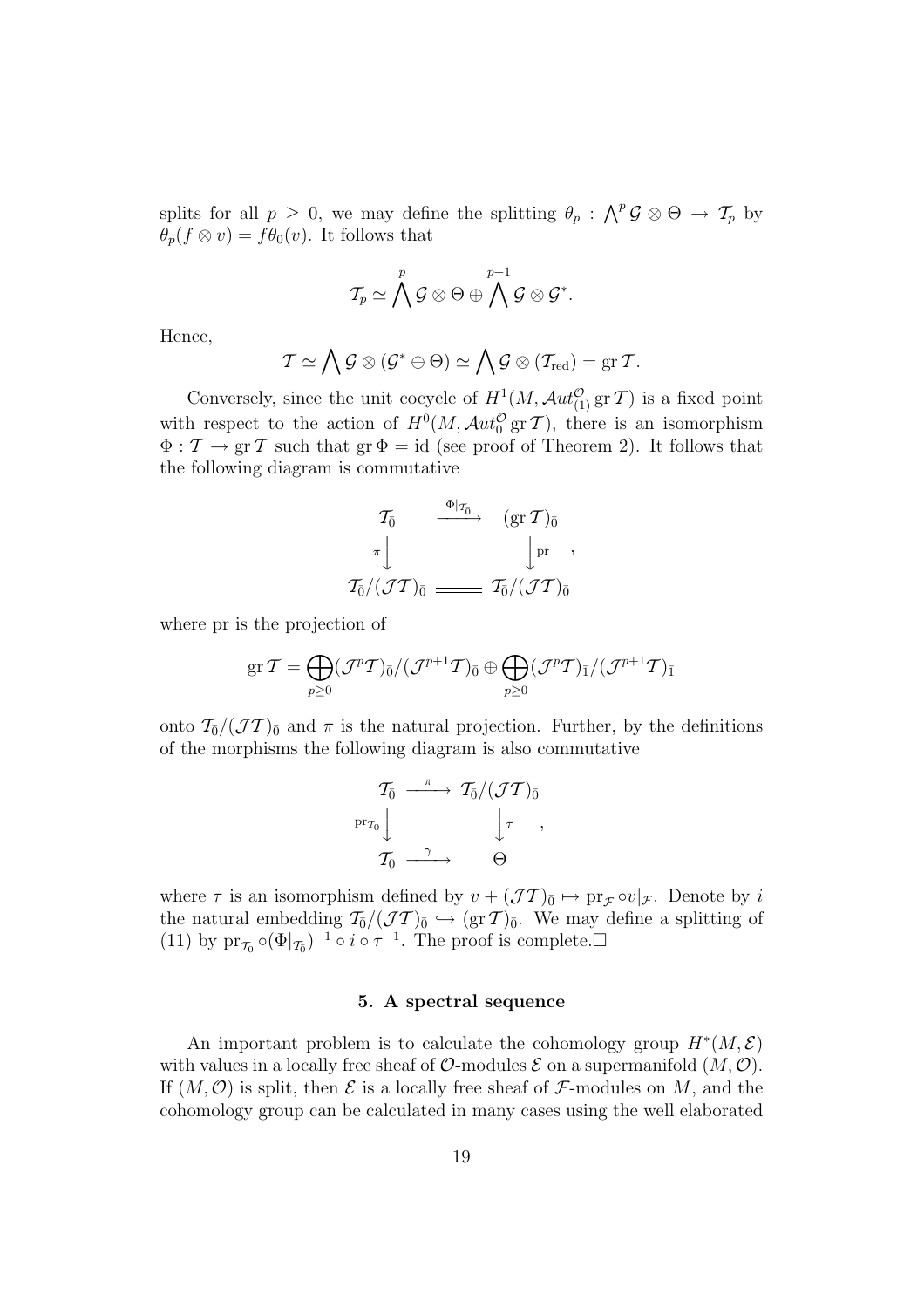tools of complex analytic geometry. In the non-split case these methods cannot be applied directly, but we can use the associated split supermanifold  $(M, \text{gr }\mathcal{O})$  and the sheaf gr  $\mathcal{E}.$ 

In this section we construct a spectral sequence using the filtration (4) by the procedure suggested by Leray. This spectral sequence converges to the graded algebra associated to the filtration of  $H^*(M, \mathcal{E})$ . The main result of the section is a description of the first non-zero coboundary operator  $d_r$ ,  $r \geq 0$ .

# 5.1. Quasi-derivations.

Let  $(M, \mathcal{O})$  be an arbitrary supermanifold and  $\mathcal E$  a locally free sheaf on  $(M, \mathcal{O})$ . Let us take an even vector field  $\Gamma \in \mathcal{T}_{\bar{0}}(U)$  on a superdomain  $(U, \mathcal{O}|_U) \subset (M, \mathcal{O})$ . A Z<sub>2</sub>-graded vector spaces sheaf homomorphism  $A_{\Gamma}: \mathcal{E}|_{U} \to \mathcal{E}|_{U}$  is called a  $\Gamma$ -derivation if  $A_{\Gamma}(fv) = \Gamma(f)v + fA_{\Gamma}(v)$ ,  $f \in \mathcal{O}|_{U}$ and  $v \in \mathcal{E}|_U$ . A homomorphism of  $\mathbb{Z}_2$ -graded sheaf of vector spaces  $B : \mathcal{E} \to \mathcal{E}$ will be called a *quasi-derivation* if it is a Γ-derivation for a certain Γ. Denote by  $\mathcal{Q}Der \mathcal{E}$  the sheaf of quasi-derivations. It is a sheaf of Lie algebras with respect to the commutator  $[A_{\Gamma}, B_{\Upsilon}] := A_{\Gamma} \circ B_{\Upsilon} - B_{\Upsilon} \circ A_{\Gamma}$ . The sheaf  $\mathcal{Q}Der \mathcal{E}$ possesses the double filtration by the subsheaves:

$$
\mathcal{Q}Der_{(p)(q)}\mathcal{E} := \{A_{\Gamma} \in \mathcal{Q}Der\mathcal{E} \mid A_{\Gamma}(\mathcal{E}_{(r)}) \subset \mathcal{E}_{(r+p)}, \ \Gamma(\mathcal{J}^s) \subset \mathcal{J}^{s+q} \text{for all } r, s \in \mathbb{Z}\}.
$$

The map

$$
\exp: \mathcal{Q}Der_{(1)(2)}\mathcal{E} \to \mathcal{Q}Aut_{(1)(2)}\mathcal{E}
$$

given by the usual exp-series is a bijection of sheaves of sets due to the fact that  $\log = \exp^{-1}$  is well defined. Let us consider the subsheaf  $\mathcal{Q}Der_{k,k}$  gr $\mathcal{E}$ of  $\mathcal{Q}Der_{(k)(k)}$  gr  $\mathcal E$  defined by

$$
\mathcal{Q}Der_{k,k} \operatorname{gr} \mathcal{E} := \{ A_{\Gamma} \in \mathcal{Q}Der_{(k)(k)} \operatorname{gr} \mathcal{E} \mid A_{\Gamma}(\operatorname{gr} \mathcal{E}_r) \subset \operatorname{gr} \mathcal{E}_{r+k}, \Gamma(\operatorname{gr} \mathcal{O}_s) \subset \operatorname{gr} \mathcal{O}_{s+k} \text{ for all } r, s \in \mathbb{Z} \}.
$$

Note that  $\mathcal{Q}Der_{k,k}$  gr $\mathcal{E}=\mathcal{E}nd_k^{\text{gr}\mathcal{O}}$  gr $\mathcal{E}$  if k is odd.

Denote by  $\mu_k$ ,  $k \geq 1$ , the following sheaf homomorphism:

$$
\mu_k : \mathcal{Q}Aut_{(k)(2)} \operatorname{gr} \mathcal{E} \to \mathcal{Q}Der_{k,k} \operatorname{gr} \mathcal{E},
$$
  
\n
$$
\mu_k(a_\gamma) = \bigoplus_{q} \operatorname{pr}_{q+k} \circ A_{\Gamma} \circ \operatorname{pr}_q,
$$
\n(12)

where  $a_{\gamma} = \exp(A_{\Gamma})$  and  ${\rm pr}_k : {\rm gr} \mathcal{E} \to {\rm gr} \mathcal{E}_k$  is the natural projection. The sheaf homomorphism  $\mu_k$  is surjective, because locally we can always find preimages. The kernel of this map is  $\mathcal{Q}Aut_{(k+1)(2)}$  gr  $\mathcal{E}$ . Hence, the following sequence

$$
0 \to \mathcal{Q}\mathcal{A}ut_{(k+1)(2)} \operatorname{gr} \mathcal{E} \longrightarrow \mathcal{Q}\mathcal{A}ut_{(k)(2)} \operatorname{gr} \mathcal{E} \xrightarrow{\mu_k} \mathcal{Q}\mathcal{D}er_{k,k} \operatorname{gr} \mathcal{E} \to 0
$$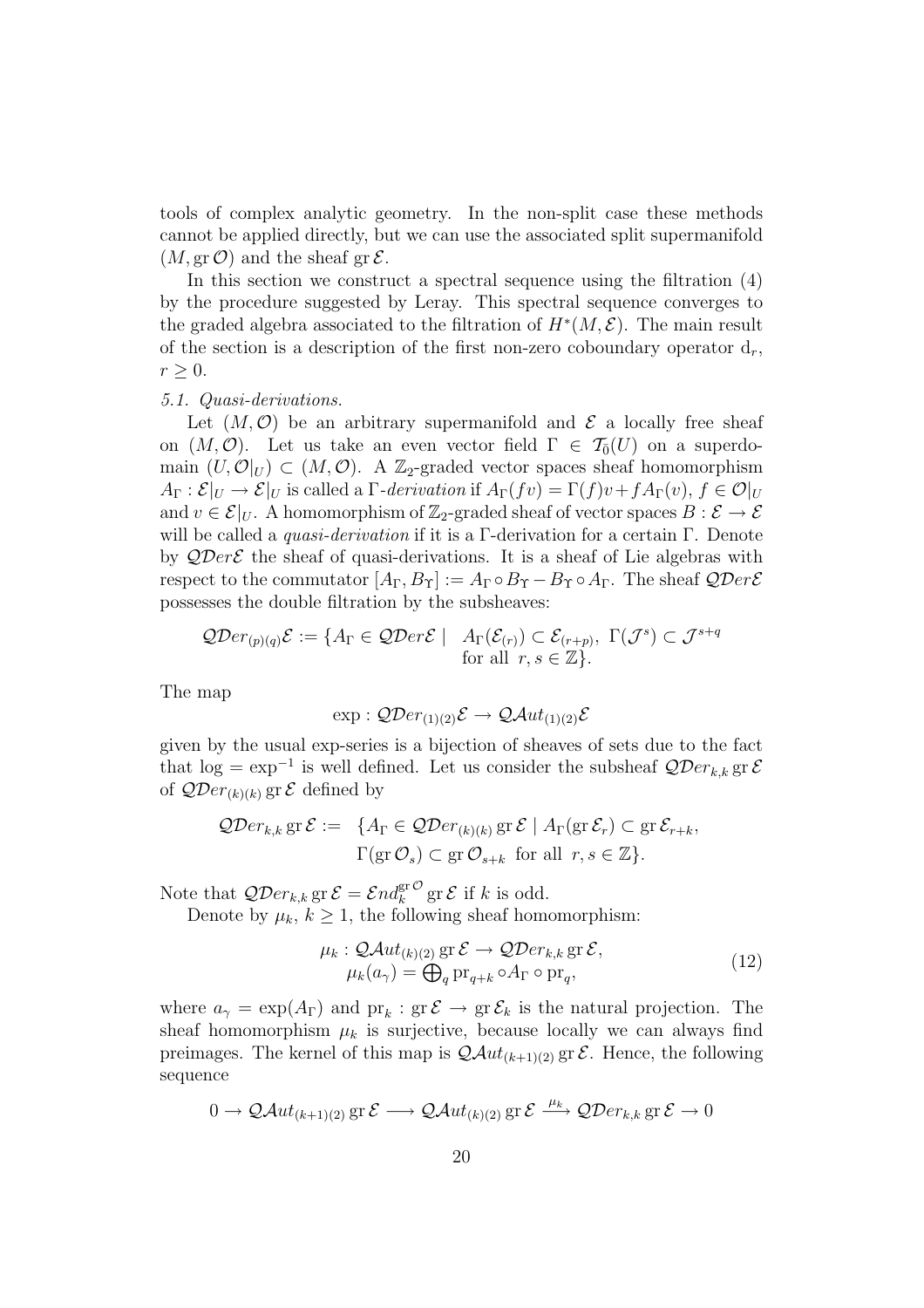is exact. Denoting by  $H_{k}(gr \mathcal{E})$  the image of the natural mapping

$$
H^1(M, \mathcal{Q}Aut_{(k)(2)} \text{ gr } \mathcal{E}) \to H^1(M, \mathcal{Q}Aut_{(1)(2)} \text{ gr } \mathcal{E}),
$$

we get the filtration:

$$
H^1(M, \mathcal{Q}Aut_{(1)(2)} \operatorname{gr} \mathcal{E}) = H_{(1)}(\operatorname{gr} \mathcal{E}) \supset H_{(2)}(\operatorname{gr} \mathcal{E}) \supset \dots
$$

Take  $a_{\gamma} \in H_{(1)}(\text{gr }\mathcal{E})$ . We define the order of  $a_{\gamma}$  to be the greatest integer k such that  $a_{\gamma} \in H_{(k)}(\text{gr }\mathcal{E})$ . The *order* of a locally free sheaf  $\mathcal E$  of  $\mathcal O$ -modules on a supermanifold  $(M, \mathcal{O}_M)$  is by definition the order of the corresponding cohomology class.

# 5.2. The spectral sequence.

Let  $\mathcal E$  be a locally free sheaf on a supermanifold  $(M, \mathcal O)$  of dimension  $n|m$ . Now we will construct a spectral sequence for the cohomology with values in the sheaf  $\mathcal{E}$ . We fix an open Stein cover  $\mathfrak{U} = (U_i)_{i \in I}$  of M and consider the corresponding Čech cochain complex  $C^*(\mathfrak{U}, \mathcal{E}) = \bigoplus_{p \geq 0} C^p(\mathfrak{U}, \mathcal{E})$ . The filtration (4) for  $\mathcal E$  gives rise to the filtration

$$
C^*(\mathfrak{U}, \mathcal{E}) = C_{(0)} \supset \ldots \supset C_{(m+1)} = 0
$$
, where  $C_{(p)} = C^*(\mathfrak{U}, \mathcal{E}_{(p)})$ . (13)

Denoting by  $H^*(M, \mathcal{E})_{(p)}$  the image of the natural mapping  $H^*(M, \mathcal{E}_{(p)}) \to$  $H^*(M, \mathcal{E})$ , we get the filtration

$$
H^*(M,\mathcal{E}) = H^*(M,\mathcal{E})_{(0)} \supset \ldots \supset H^*(M,\mathcal{E})_{(p)} \supset \ldots
$$
 (14)

Denote by  $\operatorname{gr} H^*(M,\mathcal{E}) = \bigoplus_{pq} \operatorname{gr}_p H^q(M,\mathcal{E})$  the bigraded group associated with the filtration  $(14)$ , here

$$
\operatorname{gr}_p H^q(M,\mathcal{E}) := H^q(M,\mathcal{E})_{(p)}/H^q(M,\mathcal{E})_{(p+1)}.
$$

By the general procedure, invented by Leray, the filtration (13) gives rise to a spectral sequence of bigraded groups  $E_r$  converging to  $E_\infty \simeq \text{gr } H^*(M, \mathcal{E})$ . (For more information about spectral sequences see for example [22].)

Let us recall main definitions. For any  $p, r \geq 0$ , define the vector spaces

$$
C_r^p = \{ c \in C_{(p)} \, | \, dc \in C_{(p+r)} \}.
$$

The r-th term of the spectral sequence is defined by

$$
E_r = \bigoplus_{p=0}^{m} E_r^p, \ r \ge 0, \text{ where } E_r^p = C_r^p / C_{r-1}^{p+1} + d C_{r-1}^{p-r+1}.
$$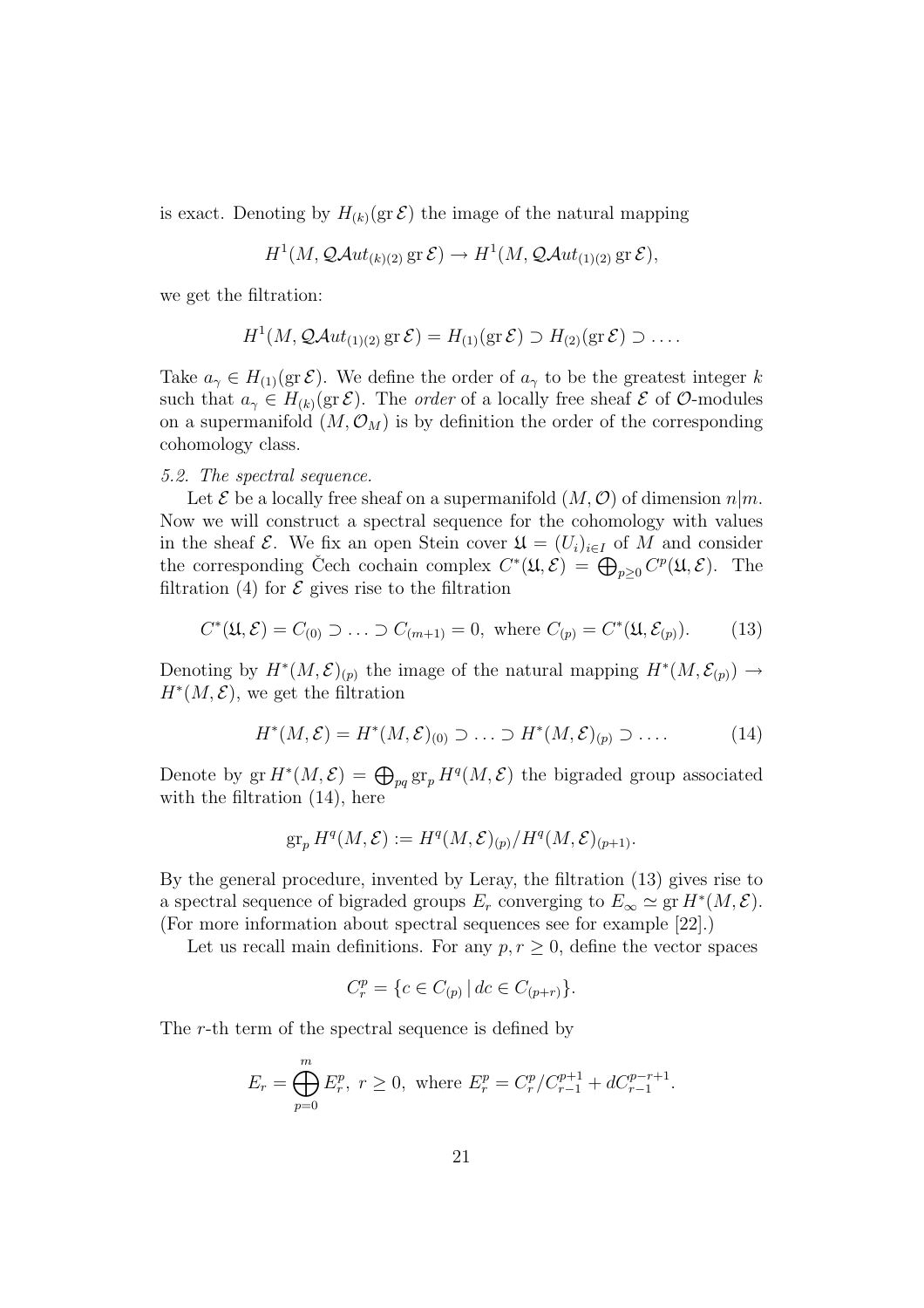Since  $d(C_r^p) \subset C_r^{p+r}$ , d induces a derivation  $d_r$  of  $E_r$  of degree r such that  $d_r^2 =$ 0. Then  $E_{r+1}$  is naturally isomorphic to the homology algebra  $H(E_r, d_r)$ . Denoting  $Z_r = \text{Ker } d_r$ , we have the natural mapping  $\kappa_{r+1}^r : Z_r \to E_{r+1}$ .

The superspaces  $E_r$  are endowed with Z-gradings. Namely, for any  $q \in \mathbb{Z}$ , set  $\alpha$ <sup>+ $\alpha$ </sup>

$$
C_r^{p,q} = C_r^p \cap C^{p+q}(\mathfrak{U}, \mathcal{E}),
$$
  
\n
$$
E_r^{p,q} = C_r^{p,q} / C_{r-1}^{p+1,q-1} + d C_{r-1}^{p-r+1,q+r-2}.
$$

Clearly,  $d_r(E_r^{p,q}) \subset E_r^{p+r,q-r+1}$  for any r, p, q. One sees easily that  $C_r^{p,q} = 0$ for all p and r if  $q \leq -(m+1)$ . Therefore, for a fixed q, we have  $d(C_r^{p,q}) = 0$ for all  $r \geq q+m+2$ . This implies that  $\kappa_{r+1}^r : E_r^{p,q} \to E_{r+1}^{p,q}$  is an isomorphism for all p and  $r \ge r_0(q) = q+m+2$ . Setting  $E^{p,q}_{\infty} = E^{p,q}_{r_0(q)}$  $r_{0}(q)$ , we get the bigraded superspace  $\sim$ 

$$
E_{\infty} = \bigoplus_{p,q} E_{\infty}^{p,q}.
$$

Now we mention certain properties of the spectral sequence  $(E_r)$ . Some of them are well known and are valid in a more general situation.

**Proposition 2.** The first two terms of the spectral sequence  $(E_r)$  can be identified with the following bigraded spaces:

$$
E_0 = C^*(\mathfrak{U}, \text{gr }\mathcal{E}), \quad E_1 = H^*(M, \text{gr }\mathcal{E}).
$$

Here

$$
E_0^{p,q} = C^{p+q}(\mathfrak{U}, (\text{gr }\mathcal{E})_p), \ E_1^{p,q} = H^{p+q}(M, (\text{gr }\mathcal{E})_p).
$$

Proof. By Theorem B for Stein manifolds it follows that the sequence

$$
0 \to \mathcal{E}_{(p+1)}(U) \to \mathcal{E}_{(p)}(U) \to \text{gr } \mathcal{E}_p(U) \to 0
$$

is exact for any Stein open subset  $U \subset M$ . The rest of the proof follows from the definitions. $\Box$ 

By the standard argument we get.

Proposition 3. There is the following identification of bigraded algebras:

$$
E_{\infty} = \text{gr } H^*(M, \mathcal{E}), \text{ where } E_{\infty}^{p,q} = \text{gr}_p H^{p+q}(M, \mathcal{E}).
$$

If M is compact, then

$$
\dim H^k(M,\mathcal{E}) = \sum_{p+q=k} \dim E_{\infty}^{p,q}.
$$

Now we prove the main result of this section concerning the first nonzero coboundary operators among  $d_1, d_2, \ldots$  We may suppose that for each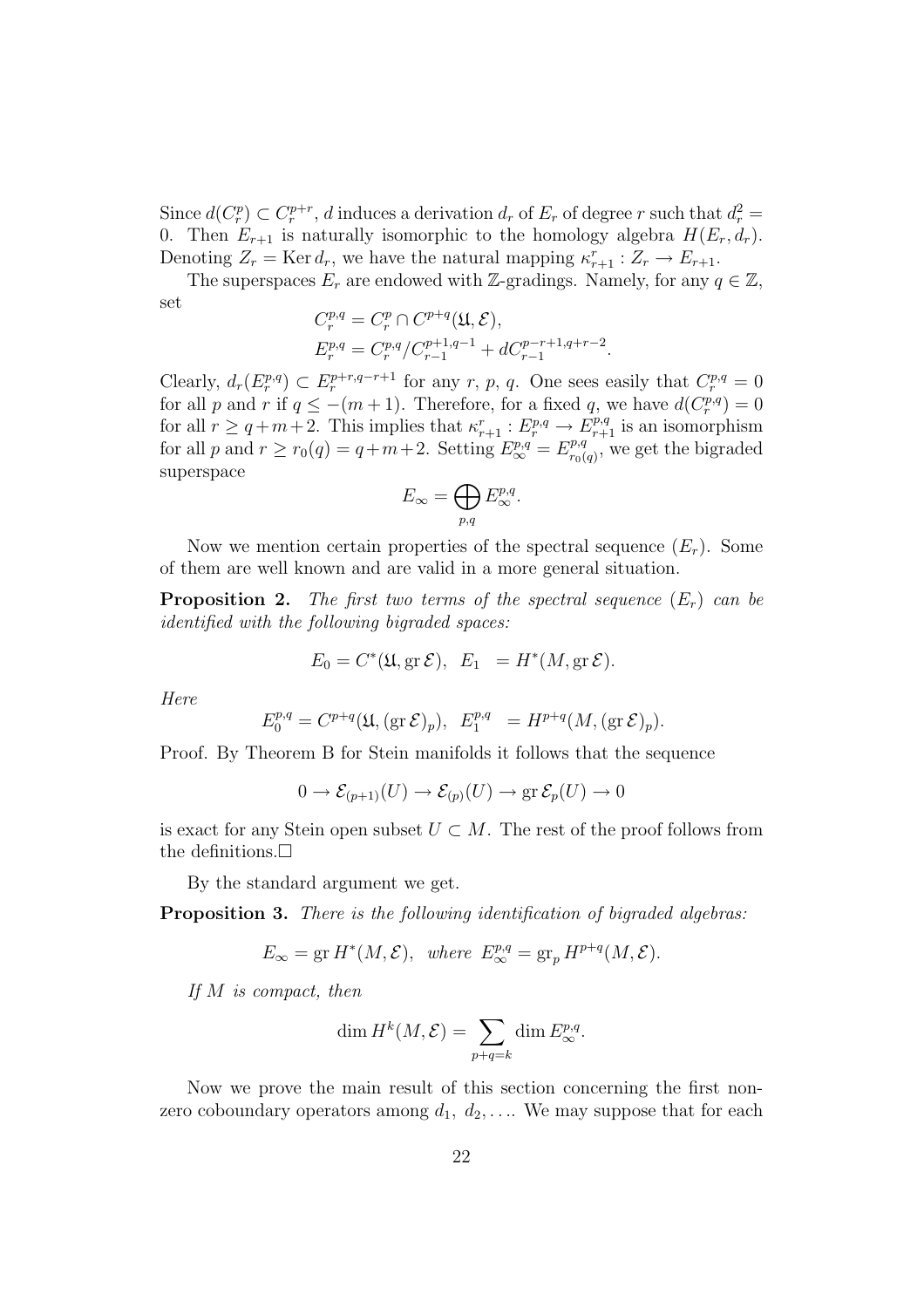$i \in I$  there exists an isomorphism of sheaves  $\sigma_i : \mathcal{O}|_{U_i} \to \text{gr } \mathcal{O}|_{U_i}$ , inducing the identity isomorphism  $gr \mathcal{O}|_{U_i} \to gr \mathcal{O}|_{U_i}$ .

By Theorem 2, a locally free sheaf of  $\mathcal{O}\text{-modules } \mathcal{E}$  on  $(M, \mathcal{O})$  corresponds to the cohomology class  $a_{\gamma}$  of the 1-cocycle  $((a_{\gamma})_{ij}) \in Z^{1}(\mathfrak{U}, \mathcal{Q}Aut_{(1)(2)} \text{ gr } \mathcal{E}),$ where  $(a_{\gamma})_{ij} = \delta_i \circ \delta_i^{-1}$  $j^{-1}$ . If the order of  $a_{\gamma}$  is equal to k, then we may choose  $\delta_i, i \in I$ , in such a way that  $((a_{\gamma})_{ij}) \in Z^1(\mathfrak{U}, \mathcal{Q}Aut_{(k)(2)} \text{ gr } \mathcal{E}).$ 

We will identify the differential spaces  $(E_0, d_0)$  and  $(C^*(\mathfrak{U}, \text{gr\,} \mathcal{E}), d)$  via the isomorphism of Proposition 2. Clearly,  $\delta_i : \mathcal{E}_{(p)}|_{U_i} \to \text{gr } \mathcal{E}_{(p)}|_{U_i} = \bigoplus_{r \geq p} \text{gr } \mathcal{E}_r|_{U_i}$ is an isomorphism of sheaves for any  $i \in I$ ,  $p \geq 0$ . These local shear isomorphisms permit us to define an isomorphism of graded cochain groups

$$
\psi: C^*(\mathfrak{U}, \mathcal{E}) \to C^*(\mathfrak{U}, \text{gr } \mathcal{E})
$$

such that

$$
\psi: C^*(\mathfrak{U}, \mathcal{E}_{(p)}) \to C^*(\mathfrak{U}, \operatorname{gr} \mathcal{E}_{(p)}), \ p \ge 0.
$$

We give it by

$$
\psi(c)_{i_0...i_q} = \delta_{i_0}(c_{i_0...i_q})
$$

for any  $(i_0, \ldots, i_q)$  such that  $U_{i_0} \cap \ldots \cap U_{i_q} \neq \emptyset$ . In general,  $\psi$  is not an isomorphism of complexes. Nevertheless, we can express explicitly the coboundary d of the complex  $C^*(\mathfrak{U}, \mathcal{E})$  by means of  $d_0$  and  $a_\gamma$ .

**Proposition 4.** For any  $c \in C<sup>q</sup>(\mathfrak{U}, \text{gr } \mathcal{E}) = \bigoplus_{p} E_0^{q-p,p}$  $\binom{q-p,p}{0}$ , we have

$$
(\psi(d\psi^{-1}(c)))_{i_0...i_{q+1}} = (d_0c)_{i_0...i_{q+1}} + ((a_{\gamma})_{i_0i_1} - \mathrm{id})(c_{i_1...i_{q+1}}).
$$

Proof. We can write

$$
(d\psi^{-1}(c))_{i_0...i_{q+1}} = \sum_{\alpha=0}^{q+1} (-1)^{\alpha} \psi^{-1}(c)_{i_0...i_{\alpha}...i_{q+1}}
$$
  
= 
$$
\sum_{\alpha=1}^{q+1} (-1)^{\alpha} \psi^{-1}(c)_{i_0...i_{\alpha}...i_{q+1}} + \psi^{-1}(c)_{i_1...i_{q+1}}
$$
  
= 
$$
\delta_{i_0}^{-1} (\sum_{\alpha=1}^{q+1} (-1)^{\alpha} c_{i_0...i_{\alpha}...i_{q+1}}) + \delta_{i_1}^{-1} (c_{i_1...i_{q+1}})
$$
  
= 
$$
\delta_{i_0}^{-1} ((d_0 c)_{i_0...i_{q+1}} - c_{i_1...i_{q+1}}) + \delta_{i_1}^{-1} (c_{i_1...i_{q+1}}).
$$

Therefore

$$
\begin{aligned} (\psi(d\psi^{-1}(c)))_{i_0\ldots i_{q+1}} &= \delta_{i_0}(d\psi^{-1}(c))_{i_0\ldots i_{q+1}} \\ &= (d_0c)_{i_0\ldots i_{q+1}} - c_{i_1\ldots i_{q+1}} + (a_\gamma)_{i_0i_1}(c_{i_1\ldots i_{q+1}}) \\ &= (d_0c)_{i_0\ldots i_{q+1}} + ((a_\gamma)_{i_0i_1} - \mathrm{id})(c_{i_1\ldots i_{q+1}}). \end{aligned}
$$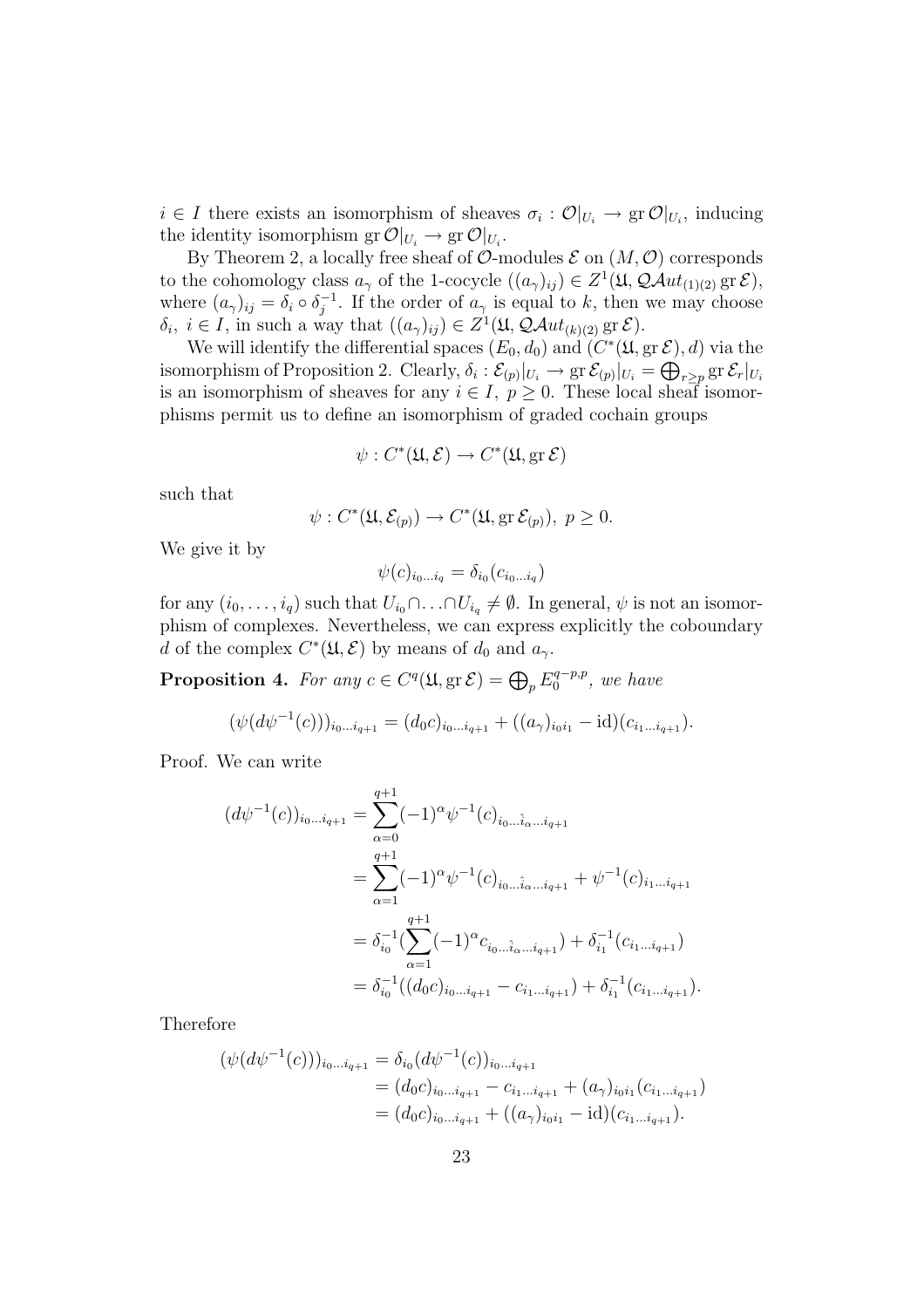This implies our assertion. $\Box$ 

This proposition makes it possible to calculate the spectral sequence  $(E_r)$ whenever  $d_0$  and the cochain  $a_\gamma$  are known. Now we find the explicit form of the first non-zero coboundary operator  $d_r$ ,  $r \geq 1$ . Denote by

$$
\mu_k^* : H^1(M, \mathcal{Q}Aut_{(k)(2)} \operatorname{gr} \mathcal{E}) \to H^1(M, \mathcal{Q}Der_{k,k} \operatorname{gr} \mathcal{E})
$$

the map induced by (12).

**Theorem 7.** Suppose that the locally free sheaf of  $\mathcal{O}\text{-modules } \mathcal{E}$  on  $(M, \mathcal{O}_M)$ has order k and denote by  $a_{\gamma}$  the cohomology class corresponding to  $\mathcal E$  by Theorem 2. Then  $d_r = 0$  for  $r = 1, ..., k - 1$ , and  $d_k = \mu_k^*(a_\gamma)$ .

Proof. Take a cocycle  $c \in E_0^{p,q-p}$  $v_0^{p,q-p}$ ,  $d_0c = 0$ , and denote by  $c^*$  its cohomology class in  $E_1^{p,q-p}$ <sup>p,q-p</sup>. Clearly, c and c<sup>\*</sup> are represented by the cochain  $\psi^{-1}(c) \in C_0^p$  $_0^p.$ By Proposition 4,

$$
(\psi(d\psi^{-1}(c)))_{i_0...i_{q+1}} = ((a_{\gamma})_{i_0i_1} - \mathrm{id})(c_{i_1...i_{q+1}}).
$$

Now we see that

$$
(\psi(d\psi^{-1}(c)))_{i_0...i_{q+1}} = \mu_k(a_{\gamma})_{i_0i_1}(c_{i_1...i_{q+1}}) + u_{i_0...i_{q+1}},
$$

where  $u \in C_{(p+k+1)}$ . This means that

$$
\psi(d\psi^{-1}(c)) = \mu_k^*(a_\gamma)(c) + u,
$$

whence  $d_1 = d_2 = \ldots = d_{(k-1)} = 0$ . Identifying  $E_k$  with  $E_1$ , we also see that  $d_k c^*$  is represented by the cochain  $\psi^{-1}(\mu_k^*(a_\gamma)(c))$ . It follows that

$$
d_k c^* = \mu_k^*(a_\gamma)(c^*).\Box
$$

# References

- [1] Barth W. and Van de Ven A. On the geometry in codimension 2 in Grassmann manifolds, Lecture Notes in Math. 412 (1974), 1-35.
- [2] Bartocci C., Bruzzo U., Hernández Ruipérez D. The geometry of supermanifolds. Mathematics and its Applications, 71. Kluwer Academic Publishers Group, Dordrecht, 1991.
- [3] Batchelor, M. The structure of supermanifolds. Trans. Amer. Math. Soc. 253 (1979), 329-338.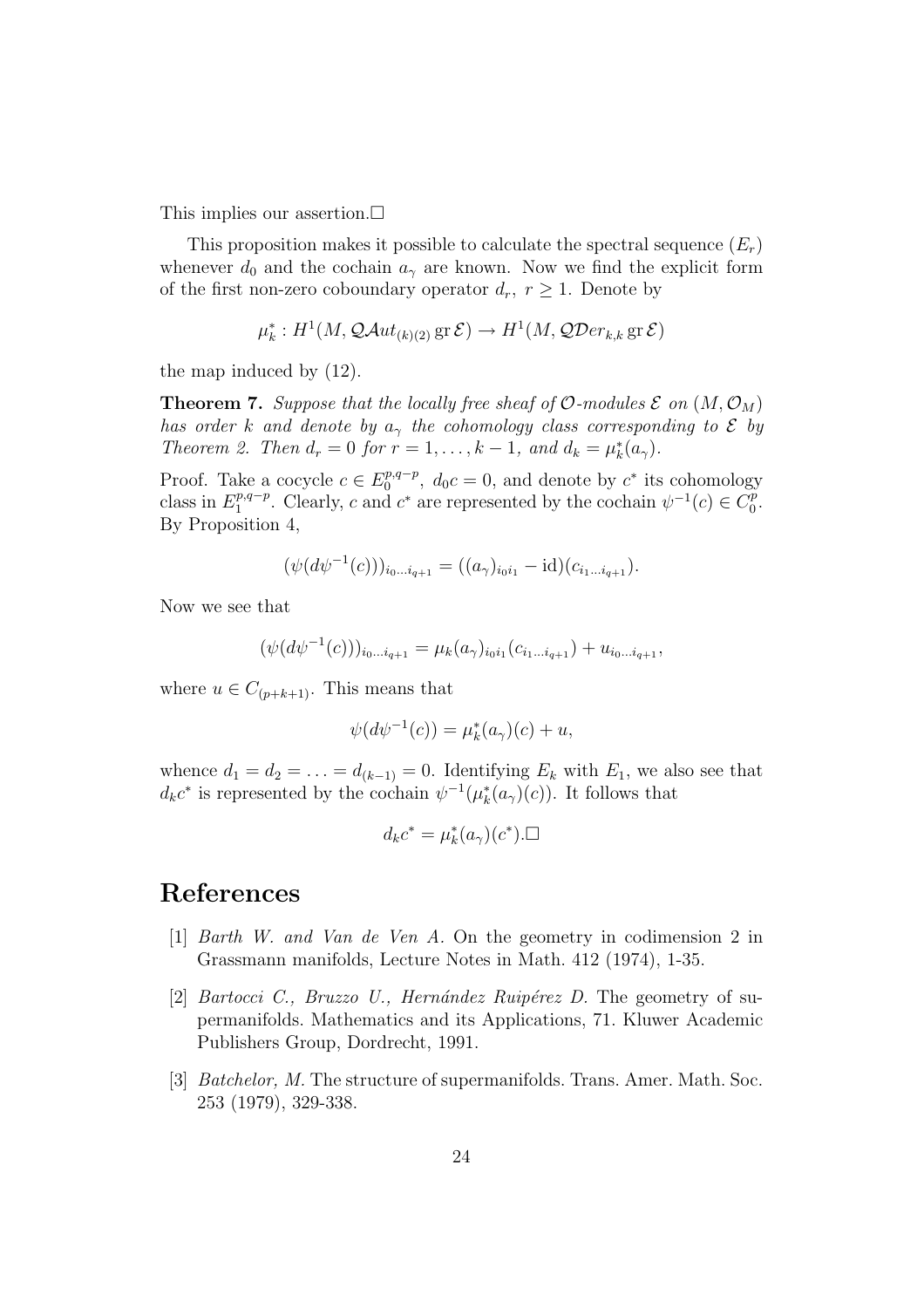- [4] Berezin F.A., Leites D.A. Supermanifolds. Soviet Math. Dokl. 16, 1975, 1218-1222.
- [5] Czyz J. On graded bundles and their moduli spaces. Rep. Math. Phys. 23 (1986), no. 2, 199-246.
- [6] Donin J., Penkov I. Finite rank vector bundles on inductive limits of grassmannians, Int. Math. Res. Not. 2003, no. 34, 1871-1887.
- [7] Green P. On holomorphic graded manifolds. Proc. Amer. Math. Soc. 85 (1982), no. 4, 587-590.
- [8] Kumar S. Kac-Moody groups, their flag varieties and representation theory. Progress in Mathematics, 204. Birkhäuser Boston, Inc., Boston, MA, 2002.
- [9] Leites D.A. Introduction to the theory of supermanifolds. Russian Math. Surveys 35 (1980), 1-64.
- [10] Manin Yu.I. Gauge field theory and complex geometry, Grundlehren der Mathematischen Wissenschaften, V. 289, Springer-Verlag, Berlin, second edition, 1997.
- [11] Okonek C., Schneider M., Spindler H. Vector bundles on complex projective spaces. Corrected reprint of the 1988 edition. With an appendix by S.I. Gelfand. Birkhäuser/Springer Basel AG, Basel, 2011.
- [12] Onishchik A.L. A spectral sequence for the tangent sheaf cohomology of a supermanifold. Lie groups and Lie algebras, 199-215, Math. Appl., 433, Kluwer Acad. Publ., Dordrecht, 1998.
- [13] Onishchik A.L. Non-split supermanifolds associated with the cotangent bundle. Université de Poitiers, Département de Math., N 109. Poitiers, 1997.
- [14] Onishchik A.L. Some concepts and applications of the theory of non-Abelian cohomology. Trans. Moscow Math. Soc., 17 (1979) pp. 49-98 Trudy Moskov. Mat. Obshch. , 17 (1967) pp. 45-88
- [15] Onishchik A.L. Transitive Lie superalgebras of vector fields. Reports Dep. Math. Univ. Stockholm 26 (1987), 1-21.
- [16] Penkov I.B., Skornyakov I.A. Projectivity and D-affineness of flag supermanifolds, Russ. Math. Surv. 40, (1987) P. 233-234.